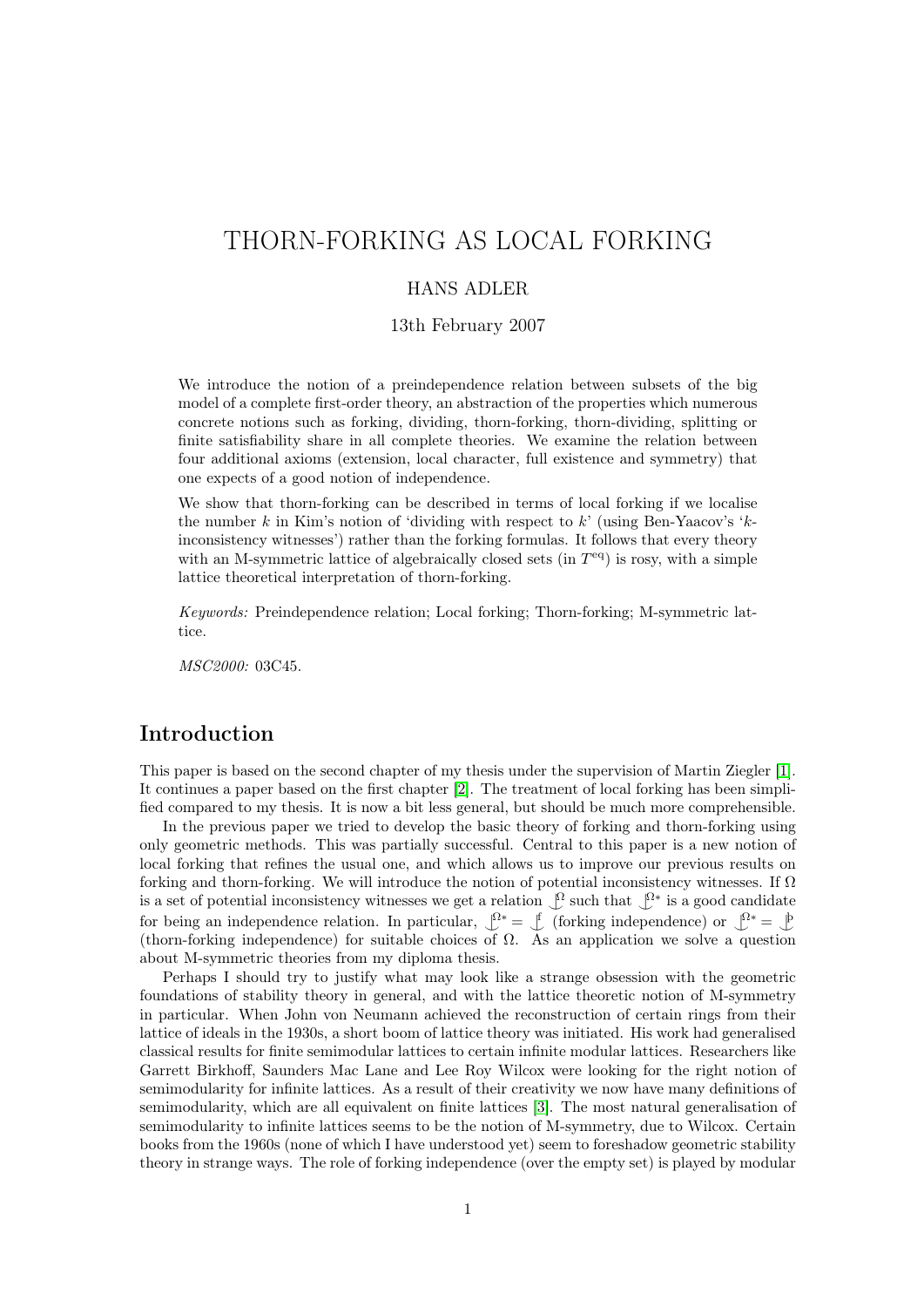pairs of elements whose meet is the minimal element. While this looks very familiar, what seems to be a substitute for types—'perspectivity' [\[4\]](#page-12-3) or 'normal automorphisms' [\[5\]](#page-12-4)—appears outlandish when applied to the lattice of algebraically closed sets. It seems likely to me that some methods can be transferred between stability theory and the now unfashionable subject of continuous geometry.

In addition to the conventions of the previous paper, we write  $\bar{a}_{\leq k}$  for the tuple  $\bar{a}_0\bar{a}_1 \ldots \bar{a}_{k-1}$ , and  $\bar{a}_{\leq \omega}$  for the sequence  $(\bar{a}_i)_{i\leq \omega}$ . We will often implicitly assume that certain tuples are compatible. For example when we write  $\bar{y}_{< k}$  it goes without saying that the tuples  $\bar{y}_0, \bar{y}_1, \ldots, \bar{y}_{k-1}$  are pairwise compatible.

## 1 Preindependence Relations

We will call a ternary relation  $\int$  between (small) subsets of the big model a *preindependence* relation if it satisfies the following axioms for preindependence relations. (invariance)

If  $A \bigcup_C B$  and  $(A', B', C') \equiv (A, B, C)$ , then  $A' \bigcup_{C'} B'$ . (monotonicity) If  $A \bigcup_C B$ ,  $A' \subseteq A$  and  $B' \subseteq B$ , then  $A' \bigcup_C B'$ . (base monotonicity) Suppose  $D \subseteq C \subseteq B$ . If  $A \bigcup_{D} B$ , then  $A \bigcup_{C} B$ . (transitivity) Suppose  $D \subseteq C \subseteq B$ . If  $B \bigcup_C A$  and  $C \bigcup_D A$ , then  $B \bigcup_D A$ . (normality)  $A \bigcup_C B$  implies  $AC \bigcup_C B$ .

(strong finite character)

If  $A \not\perp_C B$ , then there are finite tuples  $\bar{a} \in A$ ,  $\bar{b} \in B$  and  $\bar{c} \in C$  and a formula  $\varphi(\bar{x}, \bar{y}, \bar{z})$ without parameters such that  $\models \varphi(\bar{a}, \bar{b}, \bar{c})$ , and  $\bar{a}' \not\perp_C \bar{b}$  for all  $\bar{a}'$  satisfying  $\models \varphi(\bar{a}', \bar{b}, \bar{c})$ .

In the previous paper we defined the notion of independence relation. We get the axioms of independence relations from the above axioms if we remove strong finite character and add the following axioms.

#### (extension)

If  $A \cup_{C} B$  and  $\hat{B} \supseteq B$ , then there is  $A' \equiv_{BC} A$  such that  $A' \cup_{C} \hat{B}$ .

(finite character)

If  $A_0 \perp_C B$  for all finite  $A_0 \subseteq A$ , then  $A \perp_C B$ .

#### (local character)

For every A there is a cardinal  $\kappa(A)$  such that for any set B there is a subset  $C \subseteq B$  of cardinality  $|C| < \kappa(A)$  such that  $A \bigcup_C B$ .

We have shown that an independence relation also satisfies the following rules. (full existence)

For any A, B and C there is  $A' \equiv_C A$  such that  $A' \perp C B$ . (symmetry)  $A \bigcup_C B \iff B \bigcup_C A$ .

Question 1.1. Is there a complete theory with an independence relation which does not have strong finite character, or is every independence relation a preindependence relation?

Enrique Casanovas examined the relation between indiscernible sequences and relations ^| that satisfy certain axioms, including a strong form of finite character expressed as a topological condition on the type spaces [\[6\]](#page-12-5). Although it is not entirely obvious, the relations satisfying his axioms are precisely the independence relations with strong finite character [\[1\]](#page-12-0).

Recall that if we have a relation satisfying some of the axioms for independence relations (but at least invariance and monotonicity), then we can pass to a relation  $\psi$  which still satisfies them,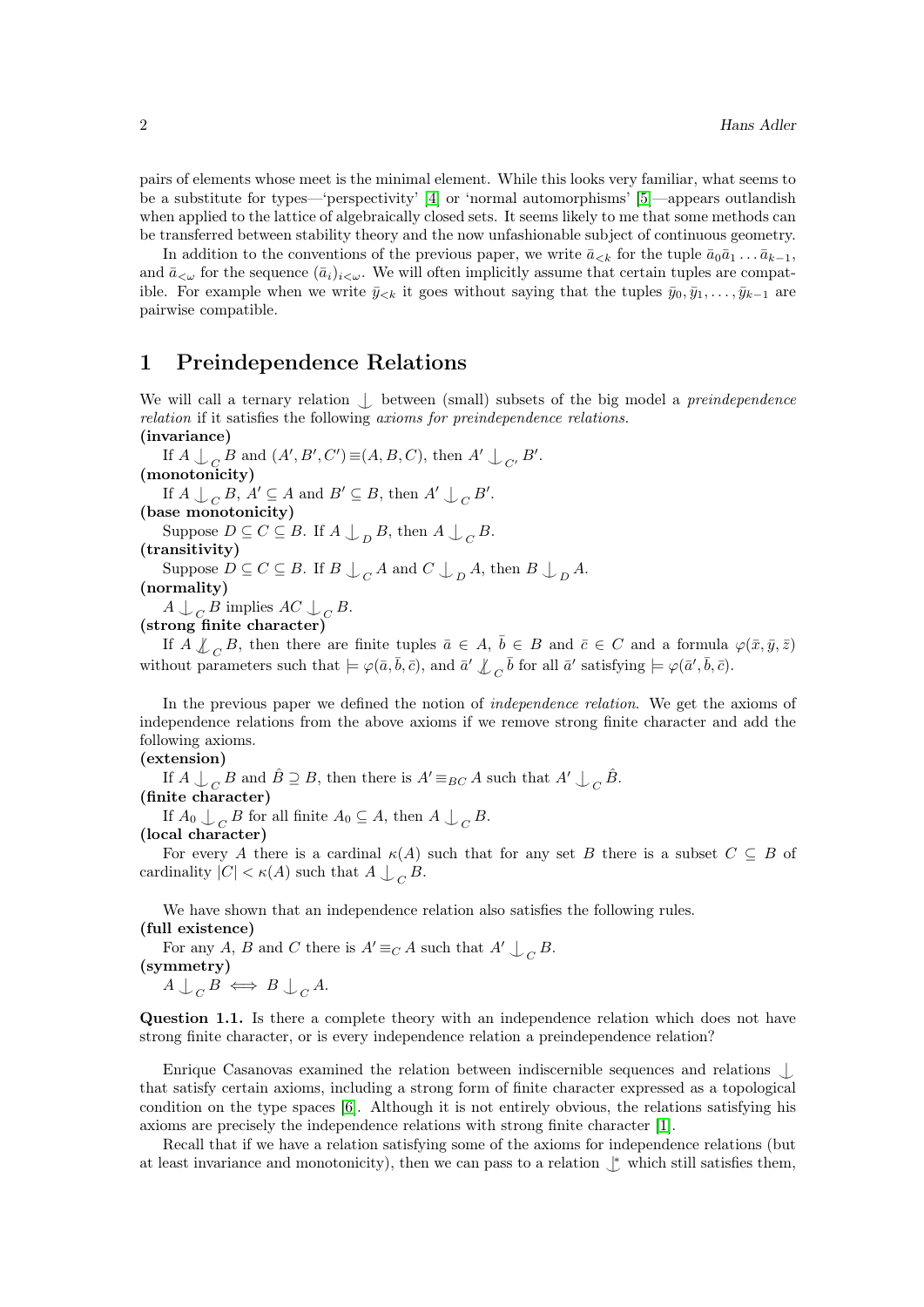and also extension. Only for local character it is false in general, and for finite character we could not prove it. This is one respect in which strong finite character is better.

<span id="page-2-0"></span>**Lemma 1.2.** If  $\int$  is a relation satisfying invariance, monotonicity and strong finite character, then  $\uparrow$  also satisfies strong finite character. Hence if  $\downarrow$  is a preindependence relation, then  $\downarrow$ is a preindependence relation satisfying extension.

Proof. By Lemma 3.1 of the previous paper [\[2\]](#page-12-1) all axioms other than (strong) finite character are preserved, and  $\mathop{\downarrow}\limits^*$  satisfies extension. It remains to prove strong finite character of  $\mathop{\downarrow}\limits^*$  .

Suppose  $\bar{a} \perp c B$  ( $\bar{a}$  being a sequence of arbitrary length), and let this be witnessed by  $\hat{B} \supseteq B$ such that  $\bar{a}' \not\perp_C \hat{B}$  for all  $\bar{a}' \equiv_{BC} \bar{a}$ . Let  $\bar{x}$  be a sequence of the same length as  $\bar{a}$ , and let  $p(\bar{x})$ be the set of formulas over  $\hat{B}C$  consisting of the negations of all those formulas  $\varphi_i(\bar{x}, \bar{b}_i, \bar{c}_i)$  with parameters  $\bar{b}_i \in \hat{B}$  and  $\bar{c}_i \in C$  that have the property that  $\bar{a}' \not\perp_C \bar{b}_i$  for all  $\bar{a}'$  satisfying  $\models$  $\varphi_i(\bar{a}', \bar{b}_i, \bar{c}_i)$ . By choice of  $\hat{B}$  and strong finite character of  $\perp$ ,  $p(\bar{x})\cup \text{tp}(\bar{a}/BC)$  is inconsistent. So by compactness there is a formula  $\psi(\bar{x}, \bar{b}, \bar{c}) \in \text{tp}(\bar{a}/BC)$  such that  $p(\bar{x}) \cup \{\psi(\bar{x}, \bar{b}, \bar{c})\}$  is inconsistent.

Now suppose  $\bar{a}'$  satisfies  $\models \psi(\bar{a}', \bar{b}, \bar{c})$ . To finish our proof we claim that  $\bar{a}' \not\downarrow^*_{C} \bar{b}$ . Otherwise there would be  $\bar{a}^* \equiv_{C\bar{b}} \bar{a}'$  such that  $\bar{a}^* \perp_C \hat{B}$ . But then  $\models \psi(\bar{a}^*, \bar{b}, \bar{c})$  would also hold. On the other hand,  $\bar{a}^*$  would realise  $p(\bar{x})$ , in contradiction to inconsistency of  $p(\bar{x}) \cup \{\psi(\bar{x}, \bar{b}, \bar{c})\}.$  $\Box$ 

The recipe for obtaining independence relations which we used in the previous paper can now be described as follows. 1. Define a preindependence relation  $\int$  (they seem to be fairly ubiquitous). 2. Pass from  $\bigcup_{\kappa}$  to get a preindependence relation that also satisfies extension. 3. Work in the case when  $\downarrow^*$  has local character.

## **Proposition 1.3.** The relations  $\[\mathbb{M}, \mathbb{B}, \mathbb{C}\]$  and  $\[\mathbb{F}$  are preindependence relations.

*Proof.* We only need to show that  $\bigcup^M$  and  $\bigcup^d$  are preindependence relations, the rest follows with Lemma [1.2.](#page-2-0) We have already checked all axioms except strong finite character. In the case of  $\bigcup_{\alpha=1}^{\infty}$ strong finite character is obvious from Remark 5.5 in the previous paper. So it remains to show that  $\mathcal{N}$  satisfies strong finite character.

Suppose  $A \bigcup_{C}^{M} B$ . Then there is D such that  $C \subseteq D \subseteq \text{acl}(BC)$  and an element  $e \in (\text{acl}(AD) \cap$ acl $(BD)$ ) \ acl D. Let  $\bar{a}$ ,  $\bar{b}$  and  $\bar{c}$  be enumerations of A, B and C, respectively.

Since  $e \in \text{acl}(AD)$ , we can find a finite tuple  $\overline{d} \in D$  and an algebraic formula  $\alpha(u, \overline{a}, \overline{d})$ such that  $\models \alpha(d, \bar{a}, \bar{d})$ . Then for appropriate  $k < \omega$ , e satisfies the formula  $\alpha'(u, \bar{a}, \bar{d})$  defined as  $\alpha(u,\bar a,\bar d)\wedge \exists_{\leq k} u'\alpha(u',\bar a,\bar d).$ 

Since  $e \in \text{acl}(BD) = \text{acl}(BC)$ , there is an algebraic formula  $\beta(u, \bar{b}, \bar{c})$  such that  $\models \beta(e, \bar{b}, \bar{c})$ . Let  $e_0, \ldots, e_{n-1}$  be all the realisations of  $\beta(u, \overline{b}, \overline{c})$  that are in acl D.

Let  $\chi(u, \bar{d}^*)$  be an algebraic formula with parameters in  $D$  that is satisfied at least by  $e_0, \ldots, e_{n-1}.$ We may assume that  $\bar{d} = \bar{d}^*$ . Note that every element e' that satisfies  $\beta(u, \bar{b}, \bar{c})$ , either satisfies  $\chi(u, \bar{d})$  or is not algebraic over  $C\bar{d}$  at all.

Let  $\delta(\bar{v}, \bar{b}, \bar{c})$  be an isolating formula in the algebraic type tp( $d/B \cup C$ ). Note that for any  $\bar{d}'$  satisfying  $\delta(\bar{v}, \bar{b}, \bar{c})$ , every element e' that satisfies  $\beta(u, \bar{b}, \bar{c})$  either satisfies  $\chi(u, \bar{d}')$  or is not algebraic over  $C\overline{d}^{\prime}$  at all.

Let  $\varphi(\bar{x}, \bar{b}, \bar{c})$  be the formula defined as

$$
\exists u \exists \overline{v} \big( \delta(\overline{v}, \overline{b}, \overline{c}) \wedge \alpha'(u, \overline{x}, \overline{v}) \wedge \beta(u, \overline{b}, \overline{c}) \wedge \neg \chi(u, \overline{v}) \big).
$$

 $\varphi(\bar{x}, \bar{b}, \bar{c})$  has the property desired:

First note that e and  $\bar{d}$  witness that  $\models \varphi(\bar{a}, \bar{b}, \bar{c})$  holds. On the other hand, suppose  $\models \varphi(\bar{a}', \bar{b}, \bar{c})$ holds and let  $e'$  and  $\bar{d}'$  witness this, i.e.,

$$
\models \delta(\bar{d}', \bar{b}, \bar{c}) \land \alpha'(e', \bar{a}', \bar{d}') \land \beta(e', \bar{b}, \bar{c}) \land \neg \chi(e', \bar{d}').
$$

Let  $D' = C\overline{d}'$ . From  $\delta(\overline{d}', \overline{b}, \overline{c})$  we get  $C \subseteq D' \subseteq \text{acl}(BC)$ . From  $\models \alpha'(e', \overline{a}', \overline{d}')$  we get  $e' \in \operatorname{acl}(\bar{a}'\bar{d}') \subseteq \operatorname{acl}(D'\bar{a}')$ . From  $\models \beta(e', \bar{b}, \bar{c}) \land \neg \bar{\chi}(e', \bar{d}')$  we get  $e' \in \operatorname{acl}(BC)$  and  $e' \notin \operatorname{acl}(C\bar{d}') =$ acl D'. Hence e' witnesses  $\operatorname{acl}(D'\bar{a}) \cap \operatorname{acl}(BD') \supsetneq \operatorname{acl}D'$ .  $\Box$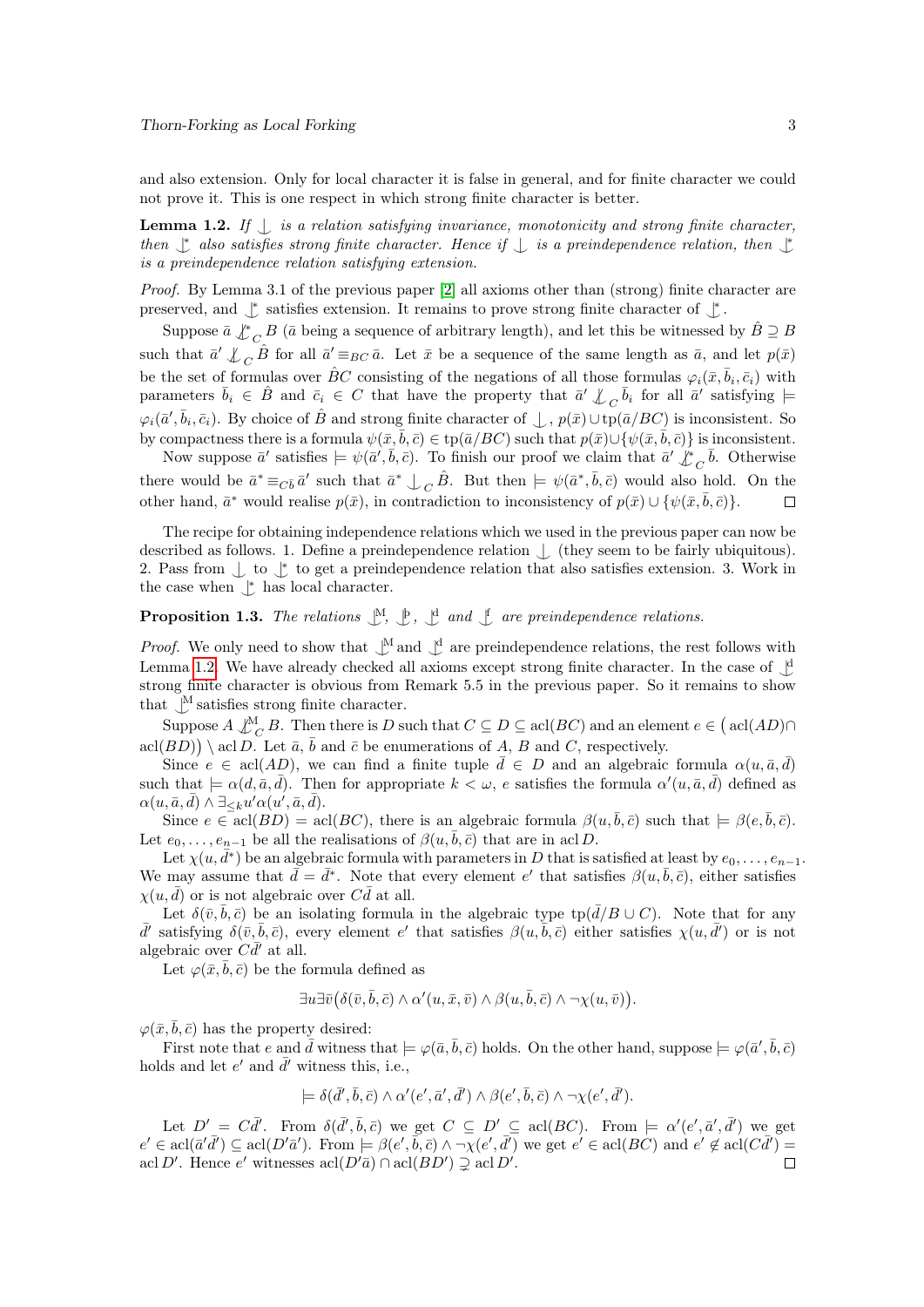

Figure 1: Classification of preindependence relations according to which of four properties hold. For each unlabelled node of this lattice diagram there is an example in the previous paper [\[2\]](#page-12-1). These can be used to assemble examples for the other nodes below.

The relations  $\mathbb{L}^m$  and  $\mathbb{L}^{b-d}$  which were also defined in the previous paper are, of course, also preindependence relations, and the same is true for relations derived from splitting, strong splitting (needs a harmless modification to fix transitivity) and weak dividing (left and right sides must be exchanged).

A type  $p(\bar{x})$  is called *finitely satisfied* in a set C if for every formula  $\varphi(\bar{x}) \in p$  (with parameters) there is a tuple  $\bar{c} \in C$  such that  $\models \varphi(\bar{c})$ . By now the reader will not be surprised by my claim that this notion gives rise to a preindependence relation. But we are not going to use it, so we don't prove it.

<span id="page-3-2"></span>**Remark 1.4.** Suppose  $\bigcup$  satisfies monotonicity and strong finite character, and  $\bar{a}$ , B, C are such that  $C \bigcup_C B$  holds and  $\text{tp}(\bar{a}/BC)$  is finitely satisfied in C. Then  $\bar{a} \bigcup_C B$ .

*Proof.* Suppose  $\bar{a} \not\perp_C B$ . Let  $\varphi(\bar{x}_0, \bar{y}, \bar{z})$  and  $\bar{a}_0 \subseteq \bar{a}, \bar{b} \in B$ ,  $\bar{c} \in C$  be as in the strong finite character condition. Since  $\text{tp}(\bar{a}/BC)$  is finitely satisfied in C there is  $\bar{a}' \in C$  such that  $\models \varphi(\bar{a}', \bar{b}, \bar{c})$ holds. Hence  $\bar{a}' \nsubseteq_C B$ , hence  $C \nsubseteq_C B$  by monotonicity.  $\Box$ 

This is quite useful because we also have the following well-known and easy fact.

<span id="page-3-1"></span>**Remark 1.5.** For any  $\bar{a}$ , B there is a subset  $C \subseteq \bar{a}$  of size  $|C| \leq |T| + |B|$  such that tp( $\bar{a}/BC$ ) is finitely satisfied in C.

Putting the two remarks together it is easy to get the dual (left and right sides exchanged) of local character.

<span id="page-3-0"></span>**Theorem 1.6.** Suppose  $\bigcup$  is a preindependence relation. Then  $\bigcup$  is an independence relation if and only if  $\bigcup$  satisfies full existence and symmetry.

Proof. First note that strong finite character implies finite character. We already know the forward direction, so we only need to prove extension and local character from full existence and symmetry. Extension easily follows from transitivity, normality, full existence and symmetry. For local character we can take  $\kappa(B) = (|T| + |B|)^{+}$ : Given  $\bar{a}$  and  $B$  there is  $C \subseteq \bar{a}$  such that  $|C| < \kappa(B)$ and tp( $\bar{a}/BC$ ) is finitely satisfied in C. Now  $C \perp_C B$  holds by full existence, so  $\bar{a} \perp_C B$  by monotonicity and strong finite character.

This theorem allows us to 'improve' the last proposition of the previous paper.

Corollary 1.7. Let  $\bigcup$  be a preindependence relation.

(1) If  $\int$  satisfies extension and local character, then  $\int$  also satisfies symmetry and full existence.

(2) If  $\perp$  satisfies symmetry and full existence, then  $\perp$  also satisfies extension and local character.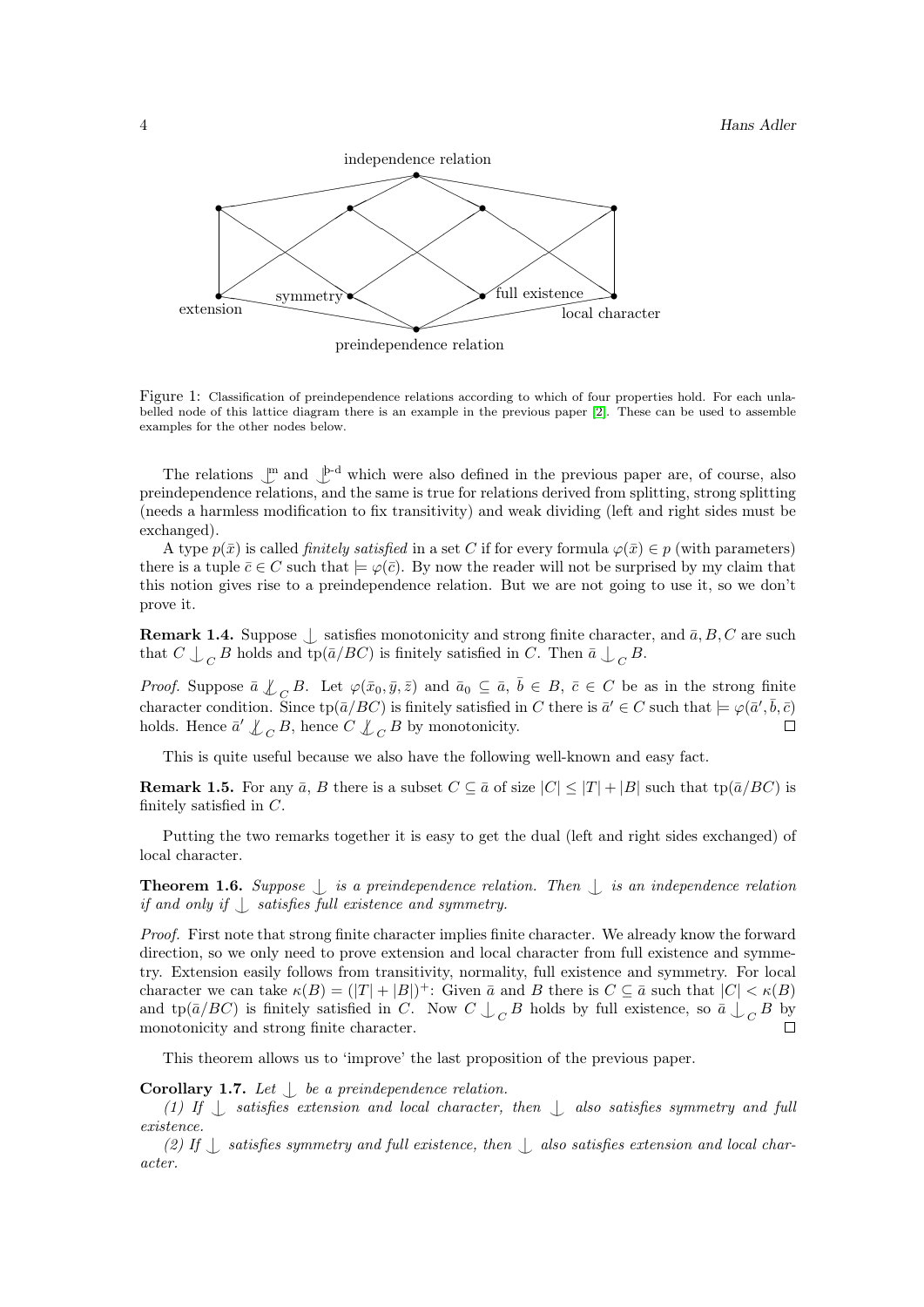No other relations between extension, local character, symmetry and full existence hold in general. More precisely, there are examples of complete theories and relations  $\Box$  satisfying the basic axioms and showing that:

- (3)  $\langle$  may satisfy extension and symmetry, but neither full existence nor local character.
- $(4)$ , may satisfy extension and full existence, but neither symmetry nor local character.
- $(5)$  | may satisfy symmetry and local character, but neither extension nor full existence.
- $(6)$  | may satisfy full existence and local character, but neither extension nor symmetry.

*Proof.* (1) and (2) are by Theorem [1.6.](#page-3-0) For  $(3)-(6)$  we can use the same examples as for Proposition 6.1 in the previous paper [\[2\]](#page-12-1). It suffices to check that these examples all have strong finite character.  $\Box$ 

## 2 Local Dividing

This section and the next one are very technical, and there is not much I can do to accomodate a reader who is not acquainted with Byunghan Kim's theory of dividing and forking in simple theories [\[7\]](#page-12-6). The experts will remember that Kim had to introduce the parameter  $k$  in  $k$ -dividing. It allowed him to use (implicitly) the negation of the formula  $\exists \bar{x}(\varphi(\bar{x}; \bar{y}_0) \wedge \cdots \wedge \varphi(\bar{x}; \bar{y}_{k-1}))$ . When Itay Ben-Yaacov wanted to generalise Kim's results to positive Robinson theories, the same problem came up again, because in positive model theory there is no canonical negation [\[8\]](#page-12-7). Ben-Yaacov used the same strategy, by working with specific, non-canonical, contradictions  $\psi(\bar{y}_0, \ldots, \bar{y}_{k-1})$ of the formula  $\exists \bar{x}(\varphi(\bar{x}; \bar{y}_0) \wedge \cdots \wedge \varphi(\bar{x}; \bar{y}_{k-1}))$ . It turns out that this naturally leads to a way of expressing thorn-forking in terms of forking. Fortunately, the fact that we are working in the classical context allows us to take an important short cut: The only appearance of the scary word 'array-dividing' is in this very paragraph.

A formula  $\psi(\bar{y}_{< k})$  is called a k-inconsistency witness for  $\varphi(\bar{x}; \bar{y})$  if the formula  $\left(\bigwedge_{i < k} \varphi(\bar{x}; \bar{y}_i)\right) \wedge$  $\psi(\bar{y}_{< k})$  is inconsistent. When the precise value of k is immaterial we will omit it. We write

$$
\Psi = \{ \psi(\bar{y}_0, \dots, \bar{y}_{k-1}) \mid k < \omega; \ \bar{y}_0, \dots, \bar{y}_{k-1} \ \text{are compatible} \}
$$

for the set of all potential inconsistency witnesses. A k-inconsistency witness  $\psi(\bar{y}_{< k})$  for  $\varphi(\bar{x}; \bar{y})$ 'witnesses' k-inconsistency in the following way: Suppose  $(\bar{b}_i)_{i\lt\omega}$  is a sequence such that  $\models$  $\psi(\bar{b}_{i_0},\ldots,\bar{b}_{i_{k-1}})$  for any  $i_0 < \cdots < i_{k-1} < \omega$ . Then the set  $\{\varphi(\bar{x}; \bar{b}_i) \mid i < \omega\}$  is k-inconsistent, i.e., there is no tuple  $\bar{a}$  satisfying k formulas from the set simultaneously.

A formula  $\varphi(\bar{x}; \bar{b})$   $\psi$ -divides over a set C if  $\psi \in \Psi$  is an inconsistency witness for  $\varphi(\bar{x}; \bar{y})$  and there is a sequence  $\bar{b}_{< \omega}$  such that each  $\bar{b}_i$  realises  $tp(\bar{b}/C)$ , and  $\models \psi(\bar{b}_{i_0}, \ldots, \bar{b}_{i_{k-1}})$  holds for all  $i_0 < \ldots < i_{k-1} < \omega$ . We say that  $\bar{b}_{\leq \omega}$  witnesses that  $\varphi(\bar{x}; \bar{b})$   $\psi$ -divides over C. A partial type  $p(\bar{x})$  $\psi$ -divides over a set C if it contains a formula  $\varphi(\bar{x};\bar{b}) \in p(\bar{x})$  which  $\psi$ -divides over C. Sometimes we need to make  $\varphi(\bar{x}; \bar{y})$  explicit, so we will say that the type  $(\varphi, \psi)$ -divides over C. Note that when  $\varphi(\bar{x}; \bar{b})$   $\psi$ -divides over a set C, then there is a sequence  $\bar{b}_{\leq \omega}$  witnessing this with  $\bar{b}_0 = \bar{b}$ . Also note that  $\varphi(\bar{x}; \bar{b})$  also  $\psi$ -divides over every subset of C.

Now we will consider subsets  $\Omega \subseteq \Psi$  that are closed under variable substitution in the following sense: If  $\psi(\bar{y}_{< k}) \in \Omega$  and  $\bar{v}_{< k}$  is compatible with  $\bar{y}_{< k}$ , then  $\psi(\bar{v}_{< k}) \in \Omega$ . We will call  $\Omega$  normal if the following principle also holds. If  $\psi(\bar{y}_0, \ldots, \bar{y}_{k-1}) \in \Omega$ , then also  $\psi'(\bar{y}_0 \bar{z}_0, \ldots, \bar{y}_{k-1} \bar{z}_{k-1}) \in \Omega$ , where  $\psi'$  is defined as  $\psi(\bar{y}_{< k}) \wedge (\bar{z}_0 = \bar{z}_1 = \cdots = \bar{z}_{k-1}).$ 

We say that a partial type  $p(\bar{x})$   $\Omega$ -divides over a set C if it  $\psi$ -divides over C for some  $\psi \in \Omega$ . We define a relation  $\bigcup^{\Omega}$  as follows:

> $A \nightharpoonup^{\Omega}$ C  $B \iff$  there is no  $\bar{a} \in A$  such that tp( $\bar{a}/BC$ )  $\Omega$ -divides over C.

<span id="page-4-0"></span>**Proposition 2.1.** If  $\Omega \subseteq \Psi$  is normal, then  $\bigcup_{i=1}^{\infty} S_i$  is a preindependence relation. Moreover,  $A \bigcup_{i=1}^{\infty} B_i$ and  $A \bigcup_{A}^{0} B$  for any sets A and B.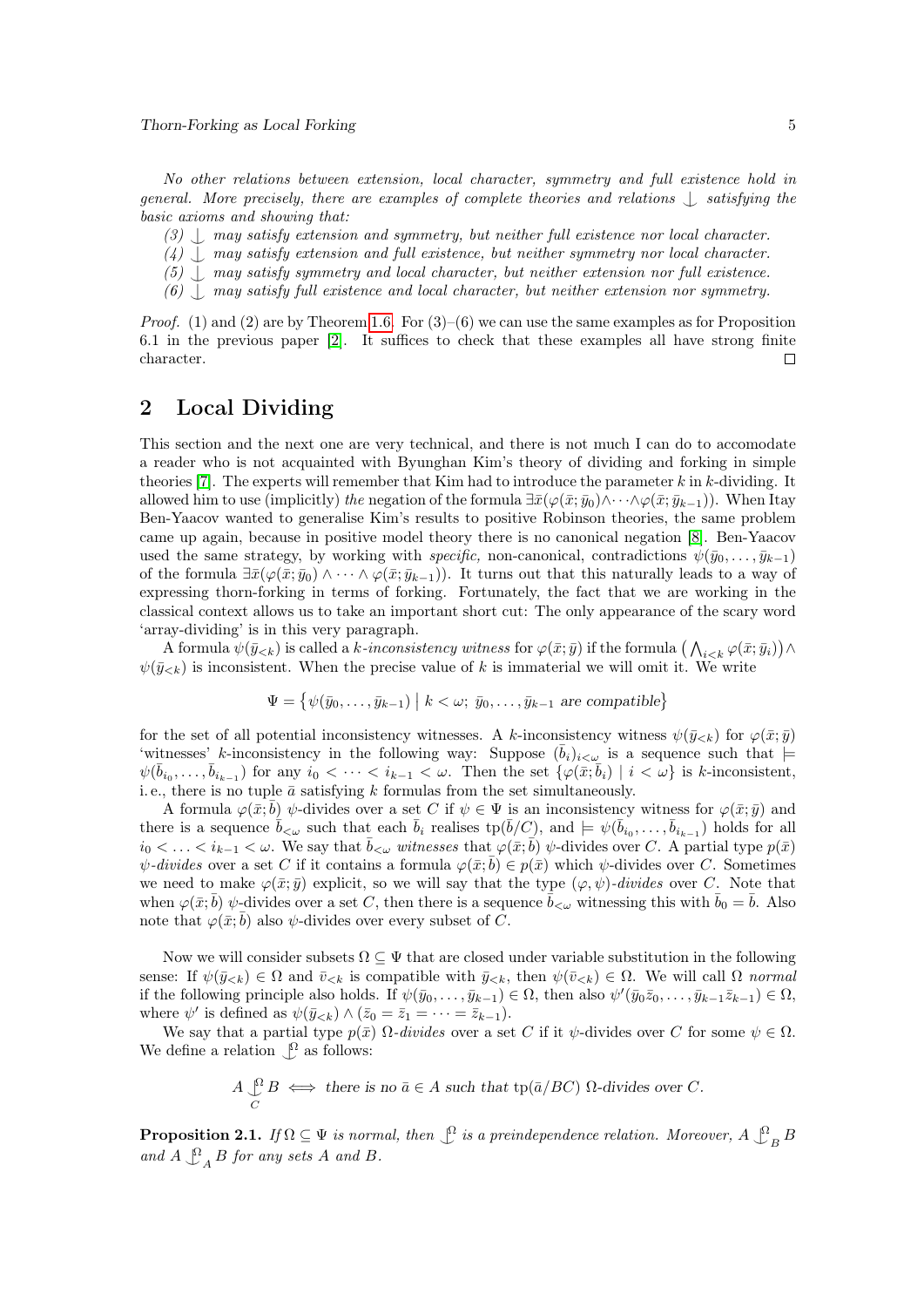*Proof.* Invariance and monotonicity are obvious. Base monotonicity: Suppose  $A \nightharpoonup^{\Omega}_{C} B$  and  $D \subseteq$  $C \subseteq B$ . It suffices to show that  $A \nightharpoonup^{\Omega}_{D} B$ . There is  $\bar{a} \in A$ ,  $\psi \in \Omega$  and a formula  $\varphi(\bar{x}; \bar{b}) \in \text{tp}(\bar{a}/B)$ which  $\psi$ -divides over C. It is immediate from the definition of  $\psi$ -dividing that  $\varphi(\bar{x};\bar{b})$  also  $\psi$ divides over D. So  $A \not\downarrow^{\Omega}_{D} B$  does in fact hold. Strong finite character: Suppose  $A \not\downarrow^{\Omega}_{C} B$ . Let  $\bar{a} \in A$  be such that tp( $\bar{a}/\bar{B}C$ )  $\Omega$ -divides over C. So there is a formula  $\varphi(\bar{x}; \bar{b}) \in \text{tp}(\bar{a}/\bar{B}C)$  which  $\psi$ -divides over C for some  $\psi \in \Omega$ . Hence for every  $\bar{a}'$  satisfying  $\models \varphi(\bar{a}', \bar{b}),$  tp $(\bar{a}'/\bar{b}C)$  also  $\psi$ -divides over C, so  $\bar{a}' \bigcup_{C}^0 \bar{b}$ . Transitivity: Suppose  $\bar{b} \bigcup_{D}^0 A$  and  $C \supseteq D$ . We will show that  $\bar{b} \bigcup_{C}^0 A$  or  $C \nsubseteq_{D}^{\Omega} A$ . There is a formula  $\varphi(\bar{y}; \bar{a}) \in \text{tp}(\bar{b}/A\bar{D})$  which  $\psi$ -divides over D for some  $\psi \in \Omega$ . Let  $\overline{a}_{\leq \omega}$  witness this. Now let  $\overline{c}$  enumerate C, let  $p(\overline{z}, \overline{x}) = \text{tp}(\overline{c}, \overline{a}/D)$ , and consider the partial type

$$
\bigcup_{i<\omega} p(\bar{z}, \bar{x}_i) \ \cup \ \big\{\psi(\bar{x}_{i_0}, \ldots, \bar{x}_{i_{k-1}}) \ \big| \ i_0 < \cdots < i_{k-1} < \omega \big\}.
$$

If this type is consistent, we can realise it by  $\bar{c}, \bar{a}'_{\leq \omega}$ , and so  $\bar{a}'_{\leq \omega}$  witnesses that  $\varphi(\bar{y}; \bar{a})$   $\psi$ -divides over C. If it is inconsistent, then this is caused by a formula  $\varphi'(\bar{z};\bar{x}) \in p(\bar{z},\bar{x})$  and by a formula  $\psi'(\bar{x}_{< k'})$  which is a finite conjunction of formulas in  $\{\psi(\bar{x}_{i_0},\ldots,\bar{x}_{i_{k-1}}) \mid i_0 < \cdots < i_{k-1} < \omega\}$ . But then  $\psi'$  is an inconsistency witness for  $\varphi'$ , and the original sequence  $\bar{a}_{\leq \omega}$  witnesses that  $\varphi'(\bar{z}; \bar{a})$  $\psi'$ -divides over D. Normality: Suppose  $AC \mathcal{L}_C^{\Omega}$ , So there are  $\bar{a} \in A$ ,  $\bar{c} \in C$  and a formula  $\varphi(\bar{x}\bar{z};\bar{b}) \in \text{tp}(\bar{a}\bar{c}/BC)$  which  $\psi$ -divides over C for some  $\psi \in \Psi$ , witnessed by a sequence  $\bar{b}_{\leq \omega}$ . Consider the formulas  $\varphi'(\bar{x}; \bar{b}\bar{c}) \equiv \varphi(\bar{x}\bar{c}; \bar{b})$  and  $\psi'(\bar{y}_0\bar{z}_0, \ldots \bar{y}_{k-1}\bar{z}_{k-1}) \equiv \psi(\bar{y}_{< k}) \wedge \bar{z}_0 = \cdots = \bar{z}_{k-1}$ . Then clearly  $\psi'$  is a k-inconsistency witness for  $\varphi'$ , and the sequence  $\bar{b}_0\bar{c}, \bar{b}_1\bar{c}, \bar{b}_2\bar{c}, \ldots$  witnesses that  $\varphi'(\bar{x}; \bar{b}\bar{c})$   $\psi'$ -divides over C. Since  $\Omega$ ,  $\psi' \in \Omega$  is normal,  $\bar{a} \not\downarrow^{\Omega}_{C} B$ .

For the first 'moreover' statement, suppose  $\models \varphi(\bar{a}; \bar{b})$  for some tuples  $\bar{a} \in A$  and  $\bar{b} \in B$ , and there is  $\psi \in \Omega$  such that the formula  $\varphi(\bar{x}; \bar{b})$   $\psi$ -divides over B. This would be witnessed by a sequence  $\bar{b}_{<\omega}$  of tuples realising tp $(\bar{b}/B)$ , so  $\bar{b}_i = \bar{b}$ . But then  $\models (\bigwedge_{i,$ contradicting the assumption that  $\psi$  is a k-inconsistency witness for  $\varphi(\bar{x}; \bar{y})$ . For the second 'moreover' statement, suppose  $\models \varphi(\bar{a}; \bar{b})$  for some tuples  $\bar{a} \in A$  and  $\bar{b} \in B$ , and there is  $\psi \in \Omega$ such that the formula and  $\varphi(\bar{x}; \bar{b})$   $\psi$ -divides over A. This would be witnessed by a sequence  $\bar{b}_{\leq \omega}$  of tuples realising tp( $\bar{b}/A$ ). But then again  $\models (\bigwedge_{i\leq k}\psi(\bar{a};\bar{b}_i)) \wedge \psi(\bar{b}_{\leq k})$ , contradicting the assumption that  $\psi$  is a k-inconsistency witness for  $\varphi(\bar{x}; \bar{y})$ .  $\Box$ 

In Example [4.6](#page-10-0) below we will see that  $\mathcal{L}$  need not satisfy extension, local character, full existence or symmetry. Moreover, without the assumption that  $\Omega$  is normal,  $\int_{\Omega}$  need not be normal.

**Example 2.2.** Let  $\Omega$  consist of all formulas of the form  $\psi(y_{< k}) \equiv \bigwedge_{i < j < k} (y_i \neq y_j)$ . It is easy to check that  $A \bigcup_{C}^{\Omega} B$  if and only if  $(\text{acl } A) \cap B \subseteq (\text{acl } C) \cap B$ . Therefore  $\bigcup_{C}^{\Omega}$  is normal if and only if algebraic closure is trivial in the sense that  $\operatorname{acl} A = \bigcup_{a \in A} \operatorname{acl}\{a\}.$ 

Now we will localise further, so that we can introduce the local D-ranks. We consider finite sets  $\Delta = \Delta(\bar{x})$  which consist of pairs  $(\varphi(\bar{x}; \bar{y}^i), \psi(\bar{y}^i_{\leq k_i}))$ . We call  $\Delta$  a *finite set of pairs over*  $\Omega$ if  $\psi(\bar{y}_{\leq k}^i) \in \Omega$  for all  $(\varphi(\bar{x}; \bar{y}^i), \psi(\bar{y}_{\leq k}^i)) \in \Delta$ . (The only purpose of the indices i is to make it clear that different pairs  $(\varphi, \psi) \in \Delta$  may have different  $\bar{y}$ , while they all share the same  $\bar{x}$ .) We say that a partial type  $p(\bar{x}) \Delta$ -forks over a set C if there are  $n < \omega$ ,  $(\varphi^i(\bar{x}; \bar{y}^i), \psi^i(\bar{y}^i_{\leq k_i})) \in \Delta$  for  $i < n$ , and tuples  $\bar{b}^0, \ldots, \bar{b}^{n-1}$  such that  $p(\bar{x}) \vdash \bigvee_{i \leq n} \varphi^i(\bar{x}; \bar{b}^i)$  and  $\varphi^i(\bar{x}; \bar{b}^i)$   $\psi^i$ -divides over C for each  $i < n$ .

**Remark 2.3.** (1) A formula  $\varphi(\bar{x}; \bar{b})$  divides over C iff  $\varphi(\bar{x}; \bar{b})$   $\psi$ -divides over C for some formula  $\psi(\bar{y}_{< k}) \in \Psi.$ 

 $(2) \varphi(\bar{x}; \bar{b})$  forks over C iff  $\varphi(\bar{x}; \bar{b})$   $\Delta$ -forks over C for some finite  $\Delta(\bar{x})$ .

(3)  $\bar{a} \bigcup_{C}^{\Omega^*} B$  iff tp( $\bar{a}/BC$ ) does not  $\Delta$ -fork over C for any finite  $\Delta$  over  $\Omega$ .

Remark 2.4.  $\bigcup^d = \bigcup^{\Psi}$ .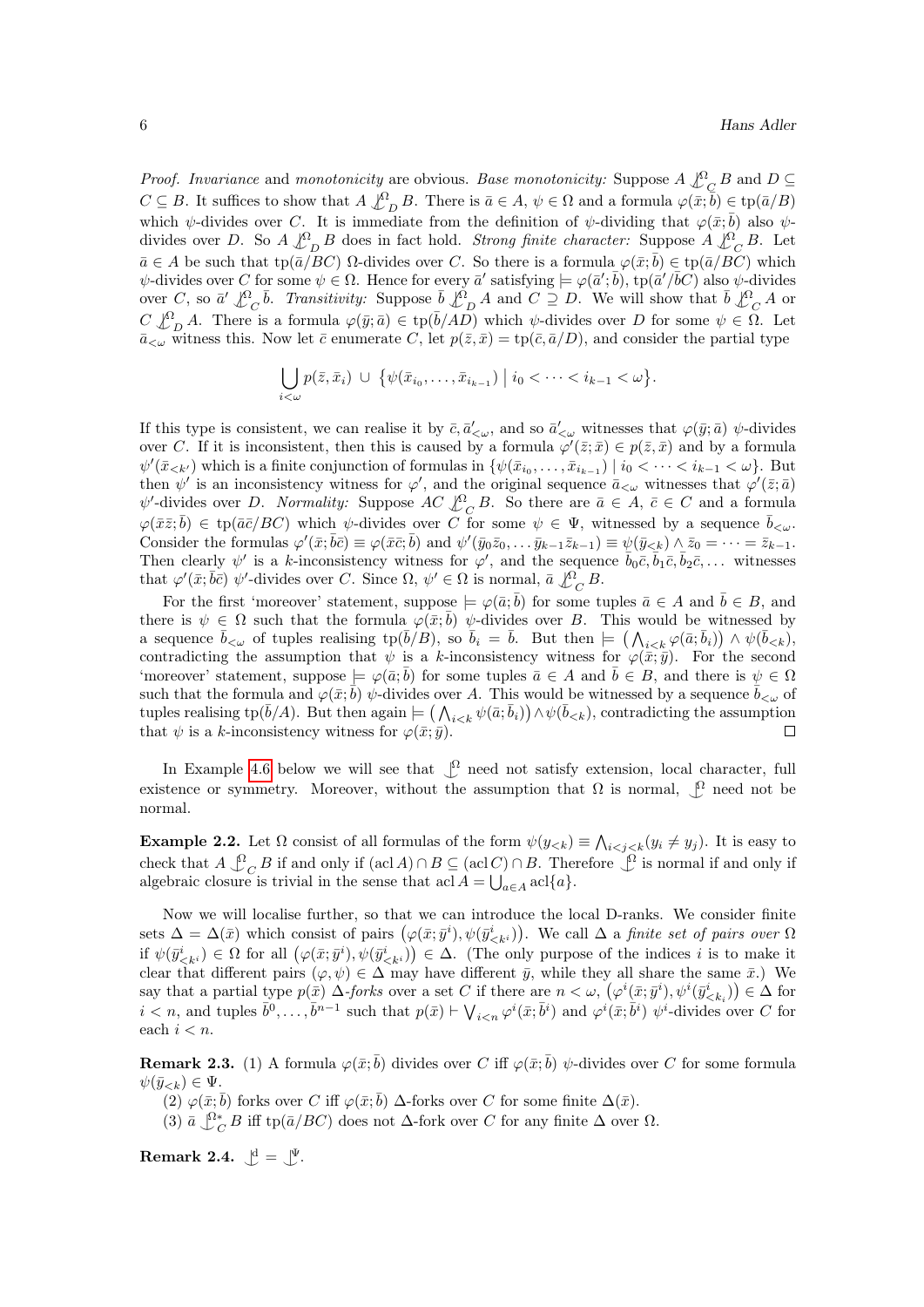*Proof.* We know that  $\bar{a} \not\downarrow^d_C B$  iff there is a formula in  $\varphi(\bar{x}; \bar{b}) \in \text{tp}(\bar{a}/BC)$  that divides over C. On the other hand,  $\bar{a} \not\perp^{\mathbf{d}}_{\mathcal{C}} B$  iff there is a formula  $\varphi(\bar{x}; \bar{b}) \in \text{tp}(\bar{a}/BC)$  which  $\Delta$ -forks over C for some finite  $\Delta(\bar{x})$ . But a formula forks over C iff it  $\Delta$ -forks over C for a finite  $\Delta$ .  $\Box$ 

Question 2.5. Is every independence relation for a complete theory of the form  $\mathcal{Q}^*$  for a suitable (normal)  $\Omega \subset \Psi$ ?

### 3 Dividing Patterns and their Applications

Let I be a linearly ordered set. By an I-sequence of pairs over  $\Omega$  we understand an I-indexed sequence  $\xi = ((\varphi^i, \psi^i))_{i \in I}$  of pairs  $(\varphi^i(\bar{x}; \bar{y}^i), \psi^i(\bar{y}_{\leq k^i}^i))$  with  $\psi^i \in \Omega$ . Let  $p(\bar{x})$  be a partial type over a set C. An I-sequence of pairs  $\xi = ((\varphi^i, \psi^i))_{i \in I}$  is a *dividing pattern for p(x)* (over C) if there is an I-sequence  $(\bar{b}^i)_{i\in I}$  that realises  $\xi$  over C. By this we mean that firstly,  $p(\bar{x})\cup\{\varphi^i(\bar{x};\bar{b}^i) \mid i\in I\}$ is consistent, and secondly, each formula  $\varphi^i(\bar{x}; \bar{b}^i)$   $\psi^i$ -divides over  $C\bar{b}^{. If  $(\varphi^i, \psi^i) \in \Delta$  for all$  $i \in I$ , we may call  $\xi$  a  $\Delta$ -dividing pattern.

Vaguely speaking, dividing patterns measure how many dividing extensions a type has. Under certain conditions an extension of a type that admits exactly the same dividing patterns will be shown not to divide. Similar notions already exist in the case that  $I$  is an ordinal with either the natural or the opposite order. Itay Ben-Yaacov works with a total rank  $D(p, \Xi)$ , which has the property that for any ordinal  $\alpha$  and any  $\alpha^{\text{opp}}$ -sequence of pairs  $\xi \in \Xi^{\alpha^{\text{opp}}}, \xi$  is a dividing pattern for p if and only if  $\xi \in D(p, \Xi)$ . The idea that  $\xi$  being a dividing pattern can be expressed by a partial type is also from Ben-Yaacov [\[9\]](#page-12-8). On the other hand, a realisation of an  $\alpha$ -indexed dividing pattern is precisely what Enrique Casanovas calls a dividing chain [\[11\]](#page-12-9). Admitting arbitrary linear orders in the definition is by no means harder, and it allows us to use one theorem for treating both D-ranks and the tree property.

If I is a linearly ordered set and  $i \in I$  we will temporarily write  $\lt i$  and  $\leq i$  for the initial sequences  $\{j \in I \mid j < i\}$  and  $\{j \in I \mid j \leq i\}$ , respectively.

<span id="page-6-0"></span>**Theorem 3.1.** Let  $p(\bar{x})$  be a partial type, definable over a set C. An I-sequence of pairs  $\xi =$  $((\varphi^i(\bar{x};\bar{y}^i),\psi^i(\bar{y}_{\le k_i}^i)))_{i\in I}$  over  $\Psi$  is a dividing pattern for  $p(\bar{x})$  over C iff the following partial type  $\text{divpat}_p^{\xi}\left((\bar{x}_{\alpha})_{\alpha\in\omega^I},(\bar{y}_{\alpha})_{\alpha\in\omega^{\leq i},i\in I}\right)$  is consistent:

$$
\bigcup_{\alpha \in \omega^{I}} p(\bar{x}_{\alpha}) \quad \cup \quad \left\{ \varphi^{i}(\bar{x}_{\alpha}; \bar{y}_{\alpha \upharpoonright \leq i}) \mid i \in I, \alpha \in \omega^{I} \right\}
$$
\n
$$
\cup \quad \left\{ \psi^{i}(\bar{y}_{\alpha_{0}}, \dots, \bar{y}_{\alpha_{k_{i}-1}}) \mid i \in I, \alpha_{0}, \dots, \alpha_{k_{i}-1} \in \omega^{\leq i},
$$
\n
$$
(\alpha_{0} \mid \leq i) = \dots = (\alpha_{k_{i}-1} \mid \leq i), \text{ and } \alpha_{0}(i) < \dots < \alpha_{k_{i}-1}(i) \right\}.
$$

Before proving this theorem let us try to understand what it says. Without understanding the structure of the type divpat<sub>p</sub> it is at least easy to see that it does not mention the set C. That's why the qualification 'over  $\tilde{C}'$  is in parentheses in the definition—we can choose any set C we like, as long as  $p$  is defined over it. The next easy observation is that the surrounding theory is not involved in the definition of divpat<sub>p</sub>. Hence if p and  $\xi$  make sense in a reduct T' of T, then  $\xi$  is a dividing pattern for p in the context of T iff it is one in the context of  $T'$ . We will use this to prove that simplicity and rosiness are preserved in reducts.

For understanding the structure of divpat<sub>p</sub> it is perhaps best to imagine this type partially realised by tuples  $(\bar{b}_{\alpha})_{\alpha \in \omega \leq i, i \in I}$ . These tuples form a non-standard tree, and the last part of the conjunction requires that the tuples  $\bar{b}_{\alpha}$  of level i (i.e.:  $\alpha \in \omega^{\leq i}$ ) that define the same (nonstandard) path  $\alpha$  |  $\lt i$  through the tree are related by the inconsistency witness  $\psi^i$ . The type  $\text{divpat}_p^{\xi}((\bar{x}_{\alpha})_{\alpha\in\omega^I},(\bar{b}_{\alpha})_{\alpha\in\omega^{\leq i},i\in I})$  then merely expresses that for every branch  $\alpha\in\omega^I$  of this tree the set  $\{\varphi^i(\bar{x}, \bar{b}_{\alpha|\leq i}) \mid i \in I\}$  is consistent with  $p(\bar{x})$ .

With this tree structure in mind it is easy to see that, by compactness, the property of being a dividing pattern has finite character: divpat $_p^{\xi}$  is consistent iff divpat $_p^{\xi|J}$  is consistent for every finite  $J \subseteq I$ . The tree structure already suggests a proof strategy.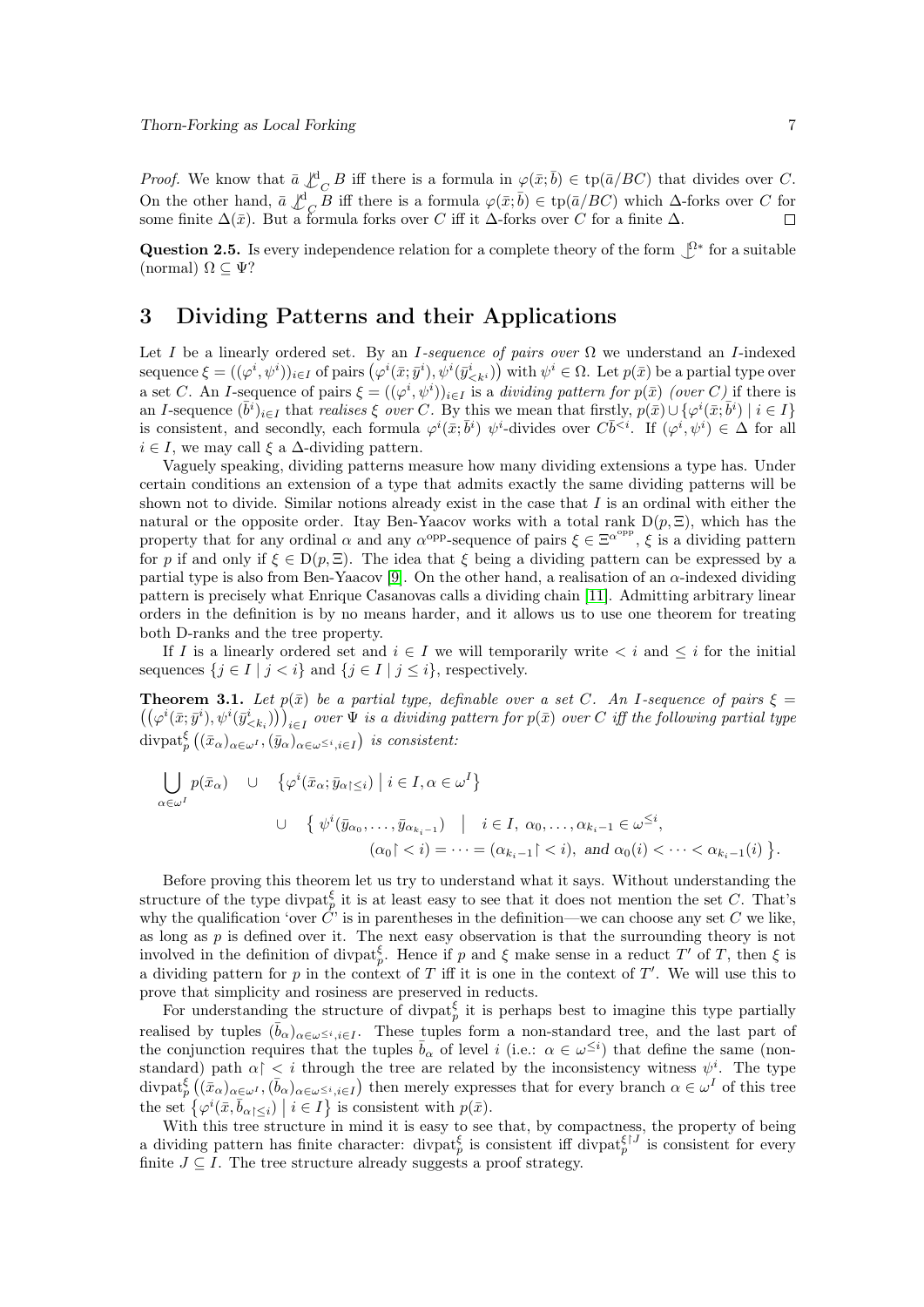Proof. We will prove the equivalence of the following statements.

- (1)  $\xi$  is a dividing pattern for p over C.
- (2) divpat<sup> $\xi$ </sup> is consistent.

(3) The type

$$
\begin{split} \operatorname{divpat}' \, & \nabla^{\xi} \big( (\bar{x}_{\alpha})_{\alpha \in \omega^{I}}, (\bar{y}_{\alpha})_{\alpha \in \omega^{\leq i}, i \in I} \big) \\ &= \operatorname{divpat}_{p}^{\xi} \big( (\bar{x}_{\alpha})_{\alpha \in \omega^{I}}, (\bar{y}_{\alpha})_{\alpha \in \omega^{\leq i}, i \in I} \big) \\ &\cup \{ \bar{y}_{\alpha} \equiv_{C\{ \bar{y}_{\alpha \upharpoonright \leq j} | j < i \}} \bar{y}_{\alpha^{\prime}} \mid i \in I, \ \alpha, \alpha^{\prime} \in \omega^{\leq i}, \ (\alpha \upharpoonright < i) = (\alpha^{\prime} \upharpoonright < i) \} \end{split}
$$

is consistent.

We first prove that (3) implies (1): Let the tuples  $(\bar{b}_{\alpha})_{\alpha \in \omega \leq i, i \in I}$  be a partial realisation of divpat<sup>'</sup> $\zeta$ <sup>*i*</sup>. For  $i \in I$  write  $\zeta^i$  for the unique function  $\zeta^i \in \{0\}^{< i}$ , and for  $m < \omega$  write  $\zeta^{i\sim}(m)$  for the extension of  $\zeta^i$  that maps i to m. Then for every  $i \in I$  the sequence  $(\bar{b}_{\zeta^i(\gamma)}_{\zeta^i(\gamma)}_{\zeta^i(\gamma)}_{\zeta^i(\gamma)}_{\zeta^i(\gamma)}_{\zeta^i(\gamma)}_{\zeta^i(\gamma)}_{\zeta^i(\gamma)}_{\zeta^i(\gamma)}_{\zeta^i(\gamma)}_{\zeta^i(\gamma)}_{\zeta^i(\gamma)}_{\zeta^i(\gamma)}_{\zeta^i(\gamma)}_{\zeta^i(\gamma)}_{\z$ that  $\varphi(\bar{x}; \bar{b}_{\zeta^i(\alpha)})$   $\psi^i$ -divides over  $C\{\bar{b}_{\zeta^j(\alpha)} \mid j < i\}$ . Hence the *I*-sequence  $(\bar{b}_{\zeta^i(\alpha)})_{i \in I}$  realises  $\xi$ over C.

Next we observe that we need only prove that  $(1)$  implies  $(2)$  and that  $(2)$  implies  $(3)$  in case I is finite. The general case then follows by compactness. Thus we can use induction on the size of I. The case  $I = \emptyset$  is trivial: The 0-sequence () of pairs over  $\Psi$  is a dividing pattern for p over C iff p is consistent, and we have divpat $_p^0 = \text{divpat}\, \binom{p}{p} = p(\bar{x}_0)$ .

Now suppose the implications  $(1) \Rightarrow (2) \Rightarrow (3)$  hold for I, and we are given an  $\{s\} \cup I$ -sequence  $((\varphi^{s}(\bar{x};\bar{y}),\psi^{s}(\bar{y}_{< k})))^{\frown}\xi$ , where  $s \notin I$  is less than every element of I. It is not hard to see that (1)  $\Rightarrow$  (2)  $\Rightarrow$  (3) for  $((\varphi^s, \psi^s))^c \xi$ , using the following three easy facts:

(i)  $((\varphi^s, \psi^s))^{\sim} \xi$  is a dividing pattern for p over C iff there is a tuple  $\bar{b}$  such that  $\varphi^s(\bar{x}; \bar{b})$  $\psi^s$ -divides over C and  $\xi$  is a dividing pattern for  $p(\bar{x}) \cup \varphi^s(\bar{x}; \bar{b})$ .

(ii) divpat ${}_{p}^{((\varphi^{s},\psi^{s}))\widehat{\ }}$  is consistent iff there is a sequence  $(\bar{b}_{m})_{m<\omega}$  such that  $\models \psi^{s}(\bar{b}_{m_{0}},\ldots,\bar{b}_{m_{k-1}})$ for any  $m_0 < \cdots < m_{k-1} < \omega$  and the type  $\text{divpat}_{p(\bar{x})\cup\varphi^s(\bar{x};\bar{b}_m)}^{\xi}$  is consistent for every  $m < \omega$ .

(iii) divpat<sup>'</sup> $\int_{p}^{((\varphi^s, \psi^s))^{\frown}\xi}$  is consistent iff there is a sequence  $(\bar{b}_m)_{m<\omega}$  such that  $\models \psi^s(\bar{b}_{m_0}, \ldots, \bar{b}_{m_{k-1}})$  $\text{for any } m_0 < \cdots < m_{k-1} < \omega, \, \bar{b}_m \equiv_C \bar{b}_0 \text{ for all } m < \omega, \text{ and the type } \text{divpat}' \frac{\xi}{p(\bar{x}) \cup \varphi^s(\bar{x}; \bar{b}_m)} \text{ is consist-}$ tent for every  $m < \omega$ . (Thus the sequence  $(\bar{b}_m)_{m<\omega}$  witnesses that  $\varphi(\bar{x}; \bar{b}_0)$   $\psi^s$ -divides over C.)

#### D-rank and the tree property

Fix a finite set of pairs  $\Delta(\bar{x})$ . If there are arbitrarily long finite  $\Delta$ -dividing patterns for p, then there is a pair  $(\varphi, \psi) \in \Delta$  such that there are arbitrarily long finite  $(\varphi, \psi)$ -dividing patterns for p. It follows that  $(\varphi, \psi)^I$  is a  $\Delta$ -dividing pattern for p for every linearly ordered set I. Therefore the following definition makes sense.

Let  $p(\bar{x})$  be a partial type and  $\Delta(\bar{x})$  a finite set of pairs. Then  $D_{\Delta}(p) \in \omega \cup \{\infty\}$  is  $\infty$  if p has  $\Delta$ -dividing patterns of arbitrary order type, or otherwise the greatest number  $n < \omega$  such that  $\Delta$ -dividing patterns of length *n* exist for *p*.

A formula  $\varphi(\bar{x}; \bar{y})$  has the tree-property (of order k) if there is a tree of tuples  $(\bar{b}_{\alpha})_{\alpha \in \omega < \omega}$  such that for every limit point  $\alpha \in \omega^{\omega}$  the branch  $\{\varphi(\bar{x}; \bar{b}_{\alpha|n}) \mid n < \omega\}$ , is consistent, and at every node  $\alpha \in \omega^{\leq \omega}$  the set of successors  $\{\varphi(\bar{x}; \bar{b}_{\alpha^{\leq}(i)}) \mid i \leq \omega\}$  is k-inconsistent (i.e., every subset with k elements is inconsistent).

**Remark 3.2.** A formula  $\varphi(\bar{x}; \bar{y})$  has the tree-property of order k if and only if there is a kinconsistency witness  $\psi(\bar{y}_{< k})$  for  $\varphi$  such that  $D_{\varphi, \psi}(\emptyset) = \infty$ .

*Proof.* First observe that given any formula  $\varphi(\bar{x}; \bar{y})$  and  $k < \omega$ , the formula  $\psi(\bar{y}_{< k}) \equiv \neg \exists \bar{x} \bigwedge_{i < k} \varphi(\bar{x}; \bar{y}_i)$ is the most general k-inconsistency witness for  $\varphi$  in the sense that whenever  $\psi'(\bar{y}_{< k})$  is a kinconsistency witness for  $\varphi$  and  $(\bar{b}_i)_{i<\omega}$  is a sequence such that we have  $\models \varphi'(\bar{b}_{i_0}, \ldots, \bar{b}_{i_{k-1}})$  for all  $i_0 < \cdots < i_{k-1} < \omega$ , then also  $\models \varphi(\bar{b}_{i_0}, \ldots, \bar{b}_{i_{k-1}})$  for all  $i_0 < \cdots < i_{k-1} < \omega$ . Now note that  $D_{\varphi,\psi}(\emptyset) = \infty$  iff the unique element  $\xi \in \{(\varphi,\psi)\}^{\omega}$  is a dividing pattern, iff the type divpat $\zeta$  is consistent. But the tree that appears in the tree property is just a partial realisation of divpat $\frac{\xi}{\theta}$ .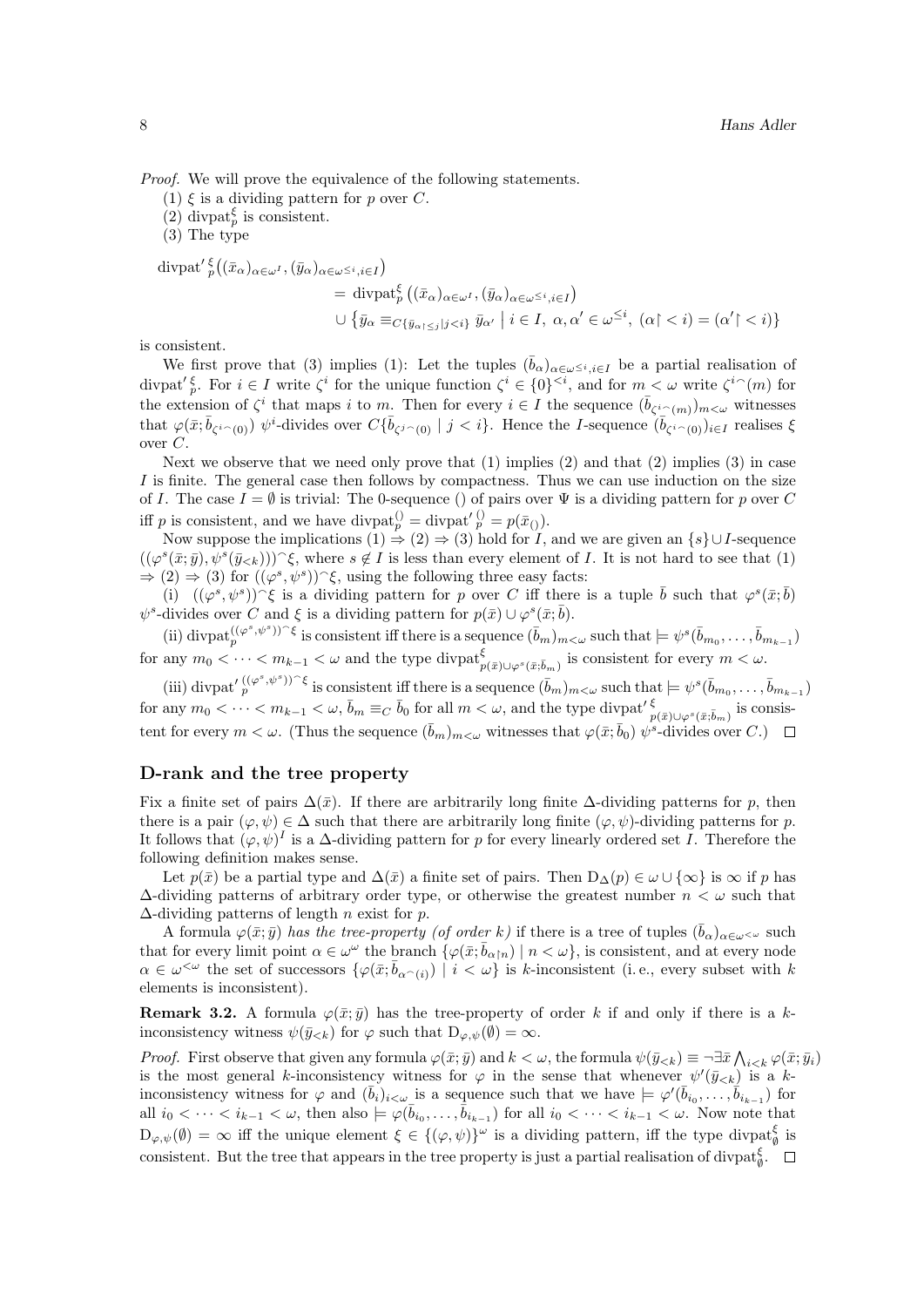#### D-rank and forking symmetry

At last we have everything it takes for another beautiful symmetry proof. Let  $\Omega \subseteq \Psi$  be closed under variable substitution. We will show a connection between  $\mathcal{L}^*$  and the D<sub>∆</sub>-ranks under a combinatorial condition (finite ranks) and a skew converse under a geometric condition (normality). If both conditions are satisfied,  $\int_{0}^{2*}$  is symmetric.

**Remark 3.3.** For any  $\bar{a}$ , B, C and finite  $\Delta(\bar{x})$  we have  $D_{\Delta}(\bar{a}/BC) \leq D_{\Delta}(\bar{a}/C)$ .

*Proof.* Let  $p(\bar{z}) = \text{tp}(\bar{a}/BC)$ . If  $\xi \in \Delta(\bar{x})^n$  is a dividing pattern for p, then divpat $\frac{\xi}{p}$  is consistent. Hence divpat $\oint_{p\upharpoonright C}$  is consistent, so  $\xi$  is a dividing pattern for  $p\upharpoonright C$ .  $\Box$ 

<span id="page-8-1"></span>**Lemma 3.4.** Suppose  $D_{\Delta}(\bar{a}/BC) = D_{\Delta}(\bar{a}/C) < \infty$  for all finite  $\Delta(\bar{x})$  over  $\Omega$ . Then  $\bar{a} \bigcup_{C}^{2*} B$ .

*Proof.* Towards a contradiction, suppose  $\bar{a} \nightharpoonup^{\Omega^*}_{C} B$ . Then there is a set  $\hat{B} \supset B$  such that  $\bar{a}' \nightharpoonup^{\Omega}_{C} \hat{B}$ holds for every  $\bar{a}'$  realising  $p(\bar{x}) = \text{tp}(\bar{a}/BC)$ . Hence the set

$$
p(\bar{x}) \cup \{ \neg \varphi(\bar{x}; \bar{b}) \mid (\varphi, \psi) \in \Delta, \text{ and } \varphi(\bar{x}; \bar{b}) \psi\text{-divides over } C \}
$$

is inconsistent. By compactness there are pairs  $(\varphi^i, \psi^i) \in \Delta$  and tuples  $\bar{b}^i$  such that  $p(\bar{x})$   $\vdash$  $\bigvee_{i\leq n}\varphi^i(\bar{x};\bar{b}^i)$ , and  $\varphi^i(\bar{x};\bar{b}^i)\psi^i$ -divides over C.

Let  $\xi$  be a  $\Delta$ -dividing pattern for p of maximal length  $|\xi| = D_{\Delta}(p)$ , realised over  $C\overline{b}^0\overline{b}^1 \dots \overline{b}^{n-1}$ by, say,  $(\bar{b}_j)_{j<|\xi|}$ . Let  $\bar{a}'$  realise  $p(\bar{x}) \cup \{ \varphi_j(\bar{x}; \bar{b}_j) \mid j < |\xi| \}$ . Then  $\models \varphi^i(\bar{a}'; \bar{b}^i)$  for an index  $i < n$ . Hence  $(\varphi^i, \psi^i)$   $\xi$  is a  $\Delta$ -dividing pattern for p, realised by  $\bar{b}^i$   $(\bar{b}_j)_{j \leq |\xi|}$ . This contradicts maximality of  $|\xi|$ .  $\Box$ 

<span id="page-8-0"></span>**Lemma 3.5.** Suppose  $\Omega$  is normal and  $B \bigcup_{\alpha}^{\Omega^*} \bar{a}$ . Then for every finite  $\Delta(\bar{x})$  over  $\Omega$  we have  $D_{\Delta}(\bar{a}/BC) = D_{\Delta}(\bar{a}/C)$ .

*Proof.* Since  $D_{\Delta}(\bar{a}/BC) \leq D_{\Delta}(\bar{a}/C)$  holds anyway we need only prove that  $D_{\Delta}(\bar{a}/C) \geq n$  implies  $D_{\Delta}(\bar{a}/BC) \geq n$ . By definition of  $D_{\Delta}$  there is a  $\Delta$ -dividing pattern  $\xi = ((\varphi^i, \psi^i))_{i \leq n} \in \Delta^n$  for  $\text{tp}(\bar{a}/C)$ , and this is witnessed by tuples  $(\bar{b}^i)_{i \leq n}$  such that  $\models \varphi^i(\bar{a}; \bar{b}^i)$  and  $\varphi^i(\bar{x}; \bar{b}^i)$   $\psi^i$ -divides over  $C\overline{b}^{&i}$  for all  $i < n$ . Since  $B \bigcup_{C}^{0*} \overline{a}$  we may assume that  $B \bigcup_{C}^{0} \overline{a} \overline{b}^{&i}$ . Hence  $BC\overline{b}^{&i} \bigcup_{C}^{0} \overline{b}^{&i}$  by base monotonicity and normality for all  $i < n$ . Now since  $\varphi^i(\bar{x}; \bar{b}^i)$   $\psi^i$ -divides over  $C\bar{b}^{ we get by$ transitivity that  $\varphi^i(\bar{x}; \bar{b}^i)$   $\psi^i$ -divides over  $BC\bar{b}^{*i}*$  as well. Therefore  $\bar{b}^{ also witnesses that  $\xi$  is a$ dividing pattern for tp( $\bar{a}/BC$ ), so  $D(\bar{a}/BC) \geq n$ .  $\Box$ 

<span id="page-8-3"></span>**Theorem 3.6.** Suppose  $\Omega$  is normal, and  $D_{\Delta}(\emptyset) < \infty$  for all finite  $\Delta(\bar{x})$  over  $\Omega$ . Then the following conditions are equivalent:

 $(1) \bar{a} \bigcup_{C}^{\Omega^*} B.$ (2)  $D_{\Delta}(\bar{a}/BC) = D_{\Delta}(\bar{a}/C)$  for all finite  $\Delta(\bar{x})$  over  $\Omega$ . (3)  $B \bigcup_{C}^{\Omega^*} \bar{a}.$ 

*Proof.* (3) implies (2) by Lemma [3.5,](#page-8-0) and (2) implies (1) by Lemma [3.4.](#page-8-1) Hence  $\mathcal{Q}^*$  is symmetric, so (1) implies (3).  $\Box$ 

As it happens, we will not need this theorem to get symmetry (which we can get under slightly weaker conditions using Theorem 3.3 in the previous paper), but only to see that non-forking extensions are characterised by preservation of D-rank.

## 4 Sharper Results on Forking and Dividing

Again we fix a set  $\Omega \subseteq \Psi$  which is closed under variable substitution.

<span id="page-8-2"></span>Lemma 4.1. The following statements are equivalent:

- (1)  $\mathcal{Q}^*$  satisfies the local character axiom.
- $(2)$   $\mathcal{L}$  satisfies the local character axiom.

(3)  $D_{\varphi,\psi}(\emptyset) < \infty$  for every  $(\varphi,\psi) \in \Omega$ .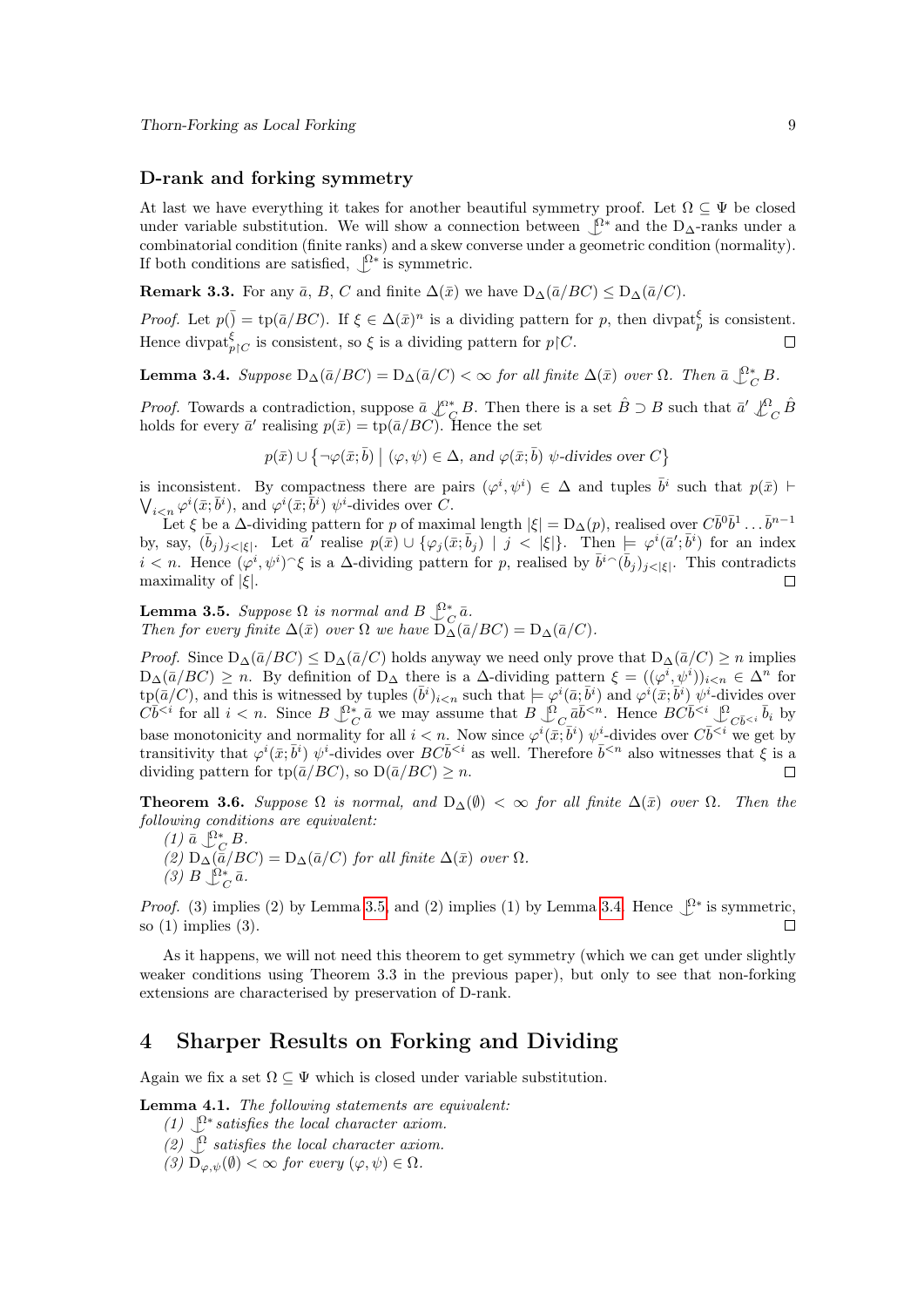*Proof.* (1) implies (2): This follows from  $A \bigcup_{C}^{\infty} B \Rightarrow A \bigcup_{C}^{\infty} B$ .

(2) implies (3): Suppose  $\bigcup_{\alpha=0}^{\infty}$  has local character with a constant  $\kappa$ , but  $D_{\varphi,\psi}(\emptyset) = \infty$ . We may assume that  $\kappa$  is regular.  $(\varphi, \psi)^{\kappa}$  is a dividing pattern for the empty type, so it has a realisation  $(\bar{b}_i)_{i \leq \kappa}$  over  $\emptyset$ . Let  $\bar{a}$  realise  $\{\varphi(\bar{x}; \bar{b}_i) \mid i \leq \kappa\}$ . By local character there is a subset  $C \subseteq \bar{b}_{\leq \kappa}$ such that  $\bar{a} \bigcup_{C}^0 \bar{b}_{< \kappa}$  and  $|C| < \kappa$ . Since  $\kappa$  is regular, there is  $\alpha < \kappa$  such that  $C \subseteq \bar{b}_{< \alpha}$ . Hence  $\bar{a} \bigcup_{\bar{b}_{\leq \alpha}} \bar{b}_{\leq \kappa}$ , a contradiction to the fact that  $\models \varphi(\bar{a}; \bar{b}_{\alpha})$  holds and  $\varphi(\bar{x}; \bar{b}_{\alpha})$   $\psi$ -divides over  $\bar{b}_{\leq \alpha}$ .

(3) implies (1): Note that  $D_{\Delta}(p(\bar{x})) < \omega$  for all finite  $\Delta(\bar{x})$  over  $\Omega$  and partial types  $p(\bar{x})$ . We will prove local character for  $\mathcal{L}^*$  with  $\kappa = |T|^+$ . So suppose we have a type  $p(\bar{x}) = \text{tp}(\bar{a}/B)$  with finite  $\bar{a}$ .

For every finite  $\Delta(\bar{x})$  over  $\Omega$  we can find a finite subset  $C_{\Delta} \subseteq B$  such that  $D_{\Delta}(p \upharpoonright C_{\Delta}) = D_{\Delta}(p)$ : For each  $\Delta$ -dividing pattern  $\xi$  of length  $|\xi| = D_{\Delta}(p) + 1$  (there are only finitely many) the type divpat<sup> $\xi$ </sup> is inconsistent, so there is a finite subset  $C_{\xi} \subseteq B$  such that divpat ${}_{p\upharpoonright C_{\xi}}^{\xi}$  is still inconsistent. If  $C_{\Delta}$  is the union of these sets  $C_{\xi}$ , then clearly  $C_{\Delta}$  is a finite set such that  $D_{\Delta}(p\upharpoonright C_{\Delta})=D_{\Delta}(p)$ .

Now let C be the union of these sets  $C_{\Delta}$  for all finite  $\Delta(\bar{x})$  over  $\Omega$ . Then  $|C| \leq |T|$ , so  $|C| < \kappa$ . Moreover,  $D_{\Delta}(p|C) = D_{\Delta}(p|C_{\Delta}) = D_{\Delta}(p)$  for all finite  $\Delta(\bar{x})$  over  $\Omega$ . Hence  $\bar{a} \bigcup_{C}^{\infty} B$  by Lemma [3.4.](#page-8-1)

At last we can improve Theorem 3.3 of the previous paper in the case  $\bigcup = \bigcup$ .

#### <span id="page-9-0"></span>Theorem 4.2. Let  $\Omega \subset \Psi$  be normal.

Then  $\mathcal{Q}^*$  is an independence relation if and only if the following, equivalent, conditions are satisfied.

- (1)  $\int_{0}^{\Omega*} satisfies the local character axiom.$
- (2)  $\mathcal{Q}$  satisfies the local character axiom.
- (3)  $D_{\varphi,\psi}(\emptyset) < \infty$  for every  $(\varphi,\psi) \in \Omega$ .
- (4)  $A \bigcup_C^{\Omega^*} B$  implies  $B \bigcup_C^{\Omega^*} A$ .
- (5)  $A \bigcup_C^{\Omega^*} B \implies B \bigcup_C^{\Omega} A$ .

Moreover, under these conditions  $\bar{a} \bigcup_{C}^* B$  if and only if  $D_{\Delta}(\bar{a}/BC) = D_{\Delta}(\bar{a}/C)$  for all finite  $\Delta(\bar{x})$ over Ω.

*Proof.* By Proposition [2.1](#page-4-0) (and since we have assumed transitivity and normality),  $\int_{0}^{\Omega}$  is a prein-dependence relation. Hence by Lemma [1.2,](#page-2-0) the relation  $\mathcal{L}^*$  satisfies all axioms for independence relations other than local character. Therefore it is an independence relation if and only if (1) holds. Conditions (1) to (3) are equivalent by Lemma [4.1.](#page-8-2) If  $\mathcal{L}^*$  is an independence relation, then (4) holds by Theorem [3.6.](#page-8-3) (4) implies (5) because  $B \bigcup_{C}^{\Omega^*} A$  implies  $B \bigcup_{C}^{\Omega} A$ . (5) implies (2): We choose  $\kappa(A) = (|T| + |A|)^+$  for every set A. Given sets A and B, let  $\bar{b}$  be an enumeration of B. By Remark [1.5](#page-3-1) there is a subset  $C \subseteq B$  such that  $|C| < \kappa(A)$  and  $tp(\bar{b}/AC)$  is finitely realised in C. Hence by Remark [1.4](#page-3-2) we have  $B \nightharpoonup_C A$ , so  $A \nightharpoonup_C B$  by (5). The 'moreover' statement is by Theorem [3.6.](#page-8-3)  $\Box$ 

<span id="page-9-2"></span>Corollary 4.3. Suppose  $\perp$  is a symmetric preindependence relation such that  $A \perp_C^{\Omega^*} B \implies$  $A \bigcup_C B \implies A \bigcup_C^{\Omega} B$ . Then  $\bigcup$  is an independence relation (and  $\bigcup = \bigcup^{n*}$ ). In particular, if  $\mathcal{L}$  is symmetric, then  $\mathcal{L}$  is an independence relation.

#### Re-proving some well-known facts on global forking

<span id="page-9-1"></span>**Theorem 4.4.** A complete theory  $T$  is simple if and only if the following, equivalent, conditions are satisfied.

- (1)  $\bigcup$  satisfies the local character axiom.
- (2)  $\bigcup_{n=0}^{\infty}$  satisfies the local character axiom.
- (3)  $D_{\varphi,\psi}(\emptyset) < \omega$  for each  $(\varphi,\psi) \in \Psi$ .

 $(4)$   $\downarrow$  is symmetric.

(5)  $A \nightharpoonup_C B$  implies  $B \nightharpoonup_C A$ .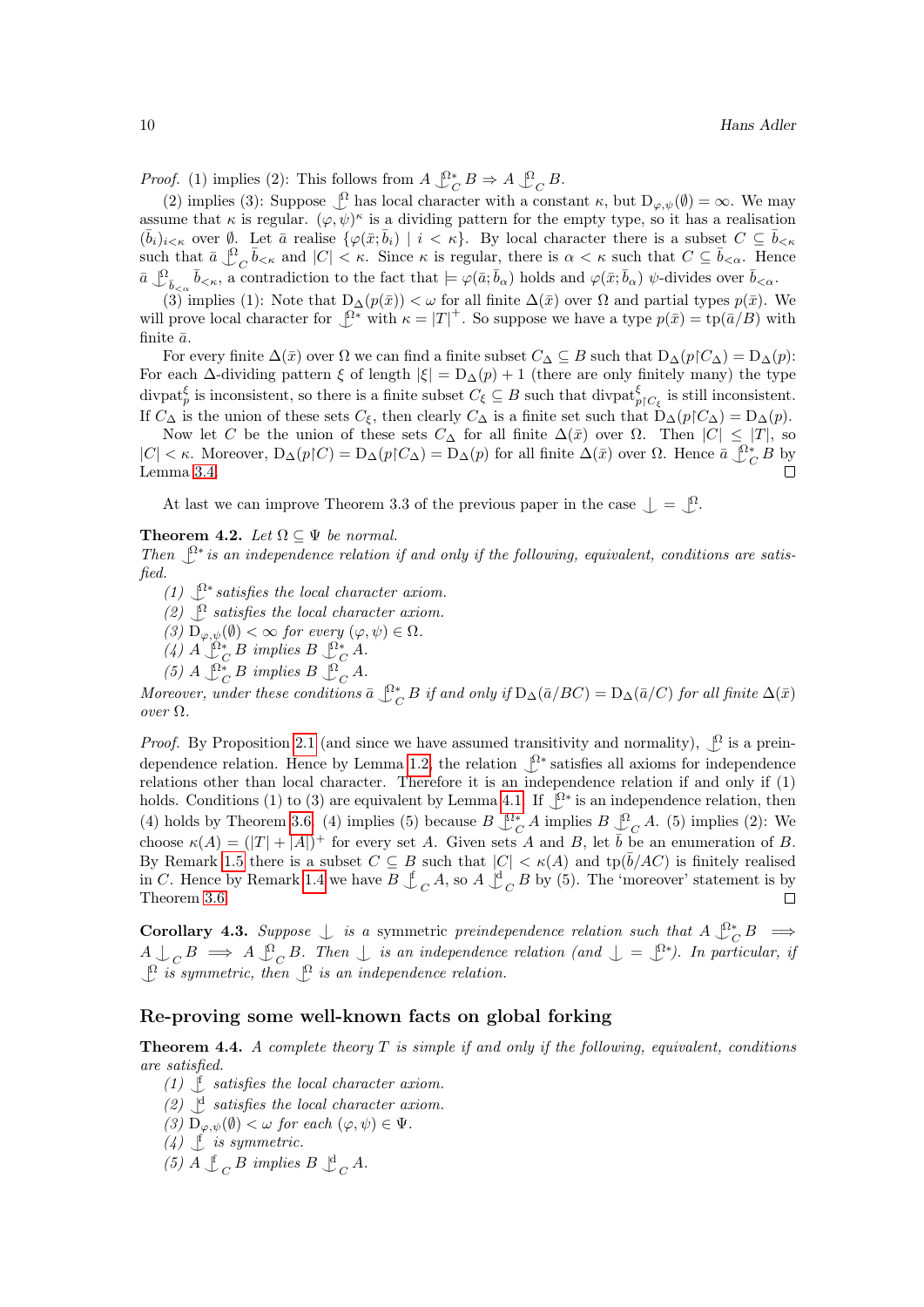#### Thorn-Forking as Local Forking 11

(6)  $\bigcup$ <sup>d</sup> is symmetric.

Moreover, in a simple theory  $\mathcal{L} = \mathcal{L}$  is the strongest independence relation.

Proof. Theorem 5.3 of the previous paper already taught us the 'moreover' statement, and that simplicity is equivalent to  $(1)$ . It also implies that for a simple theory  $(6)$  holds.  $(6)$  clearly implies (5). For the equivalence of (1)–(5) recall that  $\mathcal{L} = \mathcal{L}^* = \mathcal{L}^*$  and apply Theorem [4.2.](#page-9-0)  $\Box$ 

<span id="page-10-2"></span>Corollary 4.5. Every reduct of a simple theory is simple.  $T$  is simple if and only if  $T^{eq}$  is simple.

Proof. We first show that a reduct of a simple theory is simple. We already know that a theory T is simple iff  $D_{\varphi,\psi}(\emptyset) < \infty$  holds for every inconsistency pair  $(\varphi,\psi)$ . Let T' be a reduct of T. For formulas  $\varphi$  and  $\psi$  in the signature of T',  $(\varphi, \psi)$  is an inconsistency pair for T' if and only if it is an inconsistency pair for T. Moreover,  $D_{\varphi,\psi}(\emptyset)$  is the maximal  $n < \omega$  such that for the unique  $\xi \in \{(\varphi, \psi)\}^n$  the type divpat<sup> $\xi$ </sup> from Theorem [3.1](#page-6-0) is consistent. Since this type is independent of the ambient theory, it does not matter whether we evaluate  $D_{\varphi,\psi}$  in T or in T'. Thus if T is simple then so is  $T'$ .

One consequence is that if  $T<sup>eq</sup>$  is simple, then so is its reduct T. We now show the converse. So suppose T is simples and  $(\varphi, \psi)$  is a k-inconsistency pair for  $T^{eq}$ . We may assume that as much as possible is coded in a single imaginary variable, so  $\varphi \equiv \varphi(x; y)$  and  $\psi \equiv \psi(y_{< k})$ . The sorts of x and y correspond to definable equivalence relations  $\epsilon_x$  and  $\epsilon_y$ . Now consider  $\varphi'(\bar{x}; \bar{y}) \equiv$  $\varphi(\bar{x}/\epsilon_x;\bar{y}/\epsilon_y)$  and  $\psi'(\bar{y}_{< k}) \equiv \psi(\bar{y}_0/\epsilon_y,\ldots,\bar{y}_{k-1}/\epsilon_y)$ .  $\varphi'$  and  $\psi'$  can be expressed in T, and  $(\varphi',\psi')$ is a k-inconsistency pair for T. Clearly  $D_{\varphi,\psi}(\emptyset) = D_{\varphi',\psi'}(\emptyset)$ , so  $T^{eq}$  also satisfies condition (3) of  $\Box$ Theorem [4.4.](#page-9-1)

<span id="page-10-0"></span>Example 4.6. Let T be a theory in which there is a type that forks over its domain. Two examples of this phenomenon were given by Saharon Shelah as Exercise III.1.3 in his book [\[10\]](#page-12-10). For such a theory it easily follows that  $\bigcup$ <sup>1</sup> does not satisfy extension or full existence. Moreover, it follows from Theorem [4.4](#page-9-1) that  $\mathcal{L}^d$  does not satisfy local character or symmetry, either.

### 5 Thorn-Forking, Local Forking and M-Symmetry

Let  $\Psi_{\rm m}$  be the subset of  $\Psi$  which consists of all formulas  $\psi((u\bar{v})_{< k})$  of the form  $\bigwedge_{i < j < k} (u_i \neq$  $u_i \wedge \bar{v}_i = \bar{v}_i$ ). Of course  $\Psi_m$  is normal. We observe that if  $\psi((u\bar{v})_{\leq k})$  is a k-inconsistency witness for  $\varphi(\bar{x}; u\bar{v})$ , then whenever  $\varphi(\bar{a}; g\bar{h})$  holds, g must be algebraic over  $\bar{a}\bar{h}$ .

<span id="page-10-1"></span>**Proposition 5.1.** Some properties of  $\mathcal{L}^{\mathbf{m}}$ .

(1)  $\mathcal{L}^{\mathbf{F}_{\mathbf{m}}}$  has the following characterisation:

$$
A \underset{C}{\downarrow^{\Psi_{\mathfrak{m}}}} B \iff \begin{pmatrix} \text{acl}(AD) \cap B \subseteq \text{acl } D \\ \text{for every set } D \text{ such that } C \subseteq D \subseteq BC \end{pmatrix}.
$$

- (2)  $A \bigcup_{C}^{M} B$  implies  $A \bigcup_{C}^{\Psi_{\mathfrak{m}}} B$ .
- (3)  $\mathcal{L} = \mathcal{L}^{M*} = \mathcal{L}^{\Psi_m *}$ .

*Proof.* (1) Suppose there is a set D such that  $C \subseteq D \subseteq BC$  and  $\text{acl}(\bar{a}D) \cap B \nsubseteq \text{acl}D$ . So there is an element  $e \in \text{acl}(\bar{a}D) \cap B \setminus \text{acl}D$ . Let  $\alpha(u, \bar{a}, \bar{d})$  with  $\bar{d} \in D$  be an algebraic formula realised by e. Then for some  $k < \omega, \models \varphi(\bar{a}; e\bar{d})$  holds, where  $\varphi(\bar{x}; u\bar{v}) \equiv \alpha(u, \bar{x}, \bar{v}) \wedge \exists_{\leq k} u' \alpha(u', \bar{x}, \bar{v})$ . We set  $\psi((u\bar{v})_{< k}) \equiv \bigwedge_{i < j < k} (u_i \neq u_j \wedge \bar{v}_i = \bar{v}_j).$  Let  $e_{< \omega}$  be a sequence of distinct realisations of the (non-algebraic) type tp( $e/D$ ). Then the sequence  $(e_i\bar{d})_{i\leq\omega}$  witnesses that  $\varphi(\bar{x}; e\bar{d})$   $\psi$ -divides over C. Hence  $\bar{a} \int_{C}^{\Psi_{\text{m}}} B$ .

Conversely, suppose  $\bar{a} \perp^{\Psi_m}_C B$ . So there is a formula  $\varphi(\bar{x}; e\bar{d}) \in \text{tp}(\bar{a}/BC)$  which  $\psi$ -divides over C for some  $\psi \in \Psi_{\text{m}}$ . Let this be witnessed by  $(e_i\bar{d})_{i\lt\omega}$ . We may assume that  $e_0\bar{d} \in BC$ . Since  $e_i\bar{d} \equiv_C e_j\bar{d}$  for  $i < j < \omega$ ,  $e_i \equiv_{C\bar{d}} e_j$  holds as well, so the sequence  $e_{\leq \omega}$  witnesses that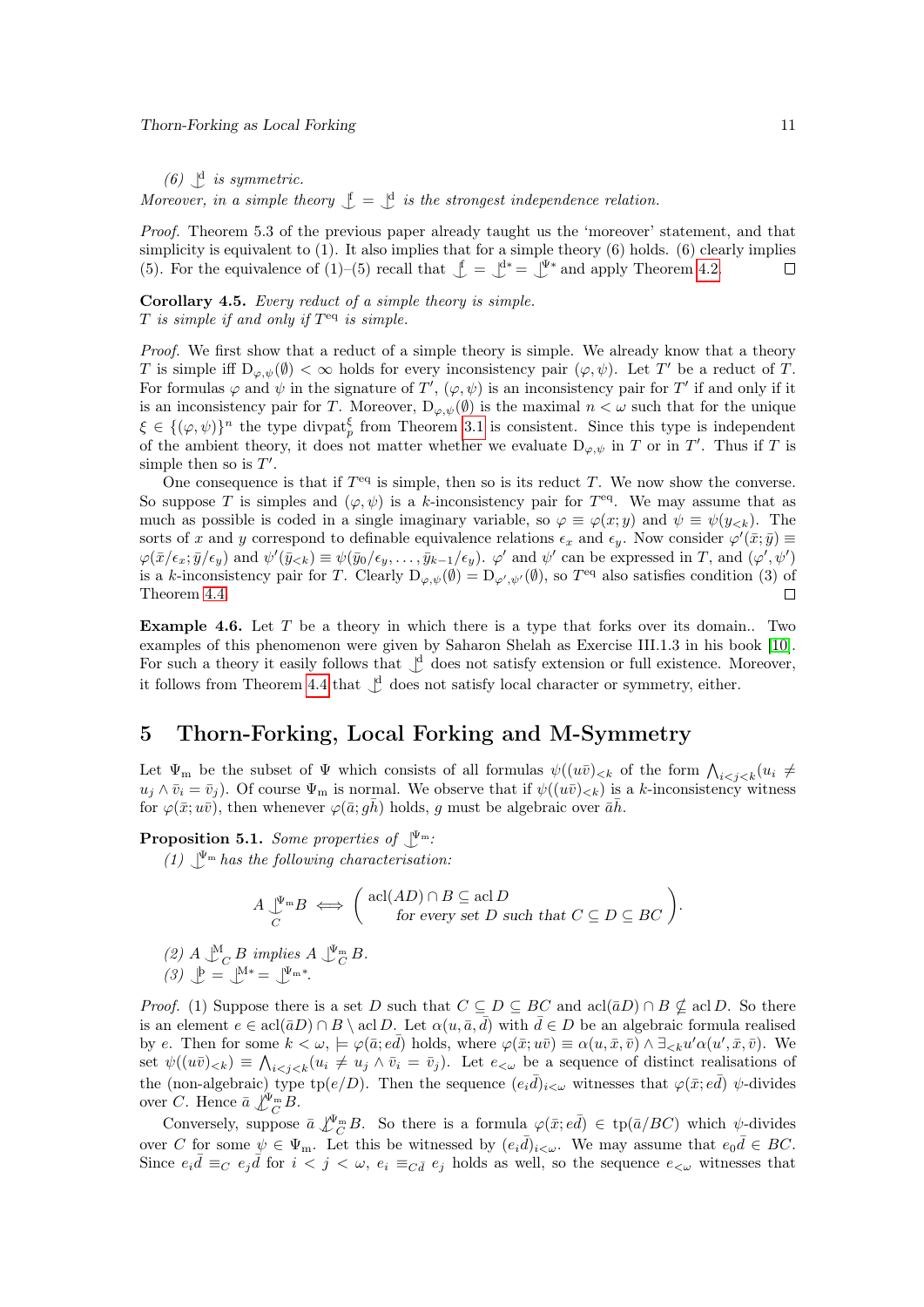$\Box$ 

 $e_0 \notin \text{acl}(C\overline{d})$ . In particular,  $e_0 \in BC \setminus C$ , so  $e_0 \in B$ . Moreover,  $\models \varphi(\overline{a}; e_0\overline{d})$  implies that  $e_0 \in \text{acl}(\bar{a}\bar{d}) \subseteq \text{acl}(\bar{a}C\bar{d})$ . So choosing  $D = C\bar{d}$  we get  $e_0 \in \text{acl}(\bar{a}D) \cap B \setminus \text{acl}D$ .

(2) Suppose  $A \underset{C \subseteq D}{\mathbb{M}}$ . So acl $(AD) \cap$  acl $(BD) \subseteq$  acl D for every set D such that  $C \subseteq D \subseteq$ acl $(BC)$ . Hence acl $(AD) \cap B \subseteq \text{acl}D$  for every set D such that  $C \subseteq D \subseteq BC$ .

(3) By (1) we have  $\mathcal{L}^{\Psi_m} = \mathcal{L}^m$ , where  $\mathcal{L}^m$  is as in Corollary 4.8 of the previous paper.

It is not true in general that  $\mathbb{I}^{\Psi_m} = \mathbb{I}^M$ : Let T be the theory of an everywhere infinite forest, as in Example 4.4 of the previous paper. Let a,  $b_0$  and  $b_1$  be nodes such that  $\models Rab_0, \models Rab_1$ and  $\models b_0 \neq b_1$ . Then  $a \nightharpoonup^M_\emptyset b_0 b_1$  because  $a \in \text{acl}(a) \cap \text{acl}(b_0 b_1) \setminus \text{acl}\emptyset$ . But  $a \nightharpoonup^{\Psi_m}_\emptyset b_0 b_1$  holds. This can be verified by checking  $\operatorname{acl}(aD) \cap \{b_0, b_1\} \subseteq \operatorname{acl}D$  for the four possible values of D such that  $\emptyset \subseteq D \subseteq \{b_0, b_1\}.$ 

**Theorem 5.2.**  $\downarrow$  is an independence relation for T if and only if the following, equivalent, conditions are satisfied:

- (1)  $\bigcup_{i=1}^{\infty}$  satisfies the local character axiom.
- (2)  $\mathcal{N}$  satisfies the local character axiom.
- (3)  $D_{\varphi,\psi}(\emptyset) < \infty$  for every  $(\varphi,\psi) \in \Psi_m$ .
- (4)  $A \not\perp_C B$  implies  $B \not\perp_C A$ .
- (5)  $A \not\perp_C B$  implies  $B \not\perp_C^{\mathcal{M}} A$ .

(6) T admits a strict independence relation

Moreover, in a theory T satisfying these conditions,  $\mathcal{L}$  is the weakest strict independence relation. In particular,  $T$  is rosy iff  $T<sup>eq</sup>$  satisfies the equivalent conditions above.

*Proof.* First note that  $\mathcal{L} = \mathcal{L}^{\Psi_m*}$  by Proposition [5.1.](#page-10-1) Therefore we can apply Theorem [4.2:](#page-9-0) (1), (3) and (4) are equivalent, and they hold if and only if  $\mathcal{L}$  is an independence relation. Moreover, they are equivalent to (2')  $\mathcal{Y}^{\mathbf{m}}$  satisfies the local character axiom, and to (5')  $A \mathcal{Y}_C B$  implies  $B \downarrow^{\Psi_m} A$ . The 'moreover' statement and the equivalence of (6) with the other conditions are by  $E \downarrow_{C} C^{11}$ . The instead is statement and the equivalence of (5) with the center conditions are symplection.<br>Theorem 4.3 of the previous paper [\[2\]](#page-12-1). Finally,  $(1) \Rightarrow (2) \Rightarrow (2')$  and  $(4) \Rightarrow (5) \Rightarrow (5')$  since  $A \bigcup_C^{\mathfrak{b}} B \Rightarrow A \bigcup_C^{\mathfrak{M}} B \Rightarrow A \bigcup_C^{\Psi_m} B$  by Proposition [5.1](#page-10-1) (3) and (4).

Moreover, by Proposition [5.1](#page-10-1) (2), if  $\mathcal{L}$  is an independence relation then we also have a characterisation of  $\oint$  in terms of D-ranks by Theorem [3.6.](#page-8-3) Thus D-ranks can be used in place of the thorn-ranks defined by Alf Onshuus [\[12\]](#page-13-0).

Corollary 5.3. Every reduct of a rosy theory is rosy.

Proof. Use condition (3) as in Corollary [4.5.](#page-10-2)

#### M-Symmetry

From the way we have reached it, the following result looks almost trivial. Yet it was what I considered the most important open problem in my diploma thesis [\[13\]](#page-13-1). I had only been able to show it under additional hypotheses such as existence of a strict independence relation (as in simple theories) or strong atomicity of the lattice of algebraically closed sets (as in pregeometric theories).

**Corollary 5.4.** The relation  $\bigcup_{i=1}^{M}$  is a (strict) independence relation iff it is symmetric.

*Proof.* By Proposition [5.1,](#page-10-1)  $\mathcal{N}$  lies between  $\mathcal{N}^{\mathbb{F}_{m}}$  and  $\mathcal{N}$ . So the statement follows from Corollary [4.3.](#page-9-2)  $\Box$ 

Two algebraically closed sets A and B form a modular pair in the lattice of algebraically closed sets, written  $M(A, B)$ , if the following rule holds: For any algebraically closed set  $C \subseteq B$ ,  $\operatorname{acl}(AC) \cap B = \operatorname{acl}(C(A \cap B)).$  We call T M-symmetric if the lattice of algebraically closed sets is M-symmetric, i.e.,  $M(A, B) \implies M(B, A)$ . The relation to  $\bigcup^M$  is as follows.

 $\Box$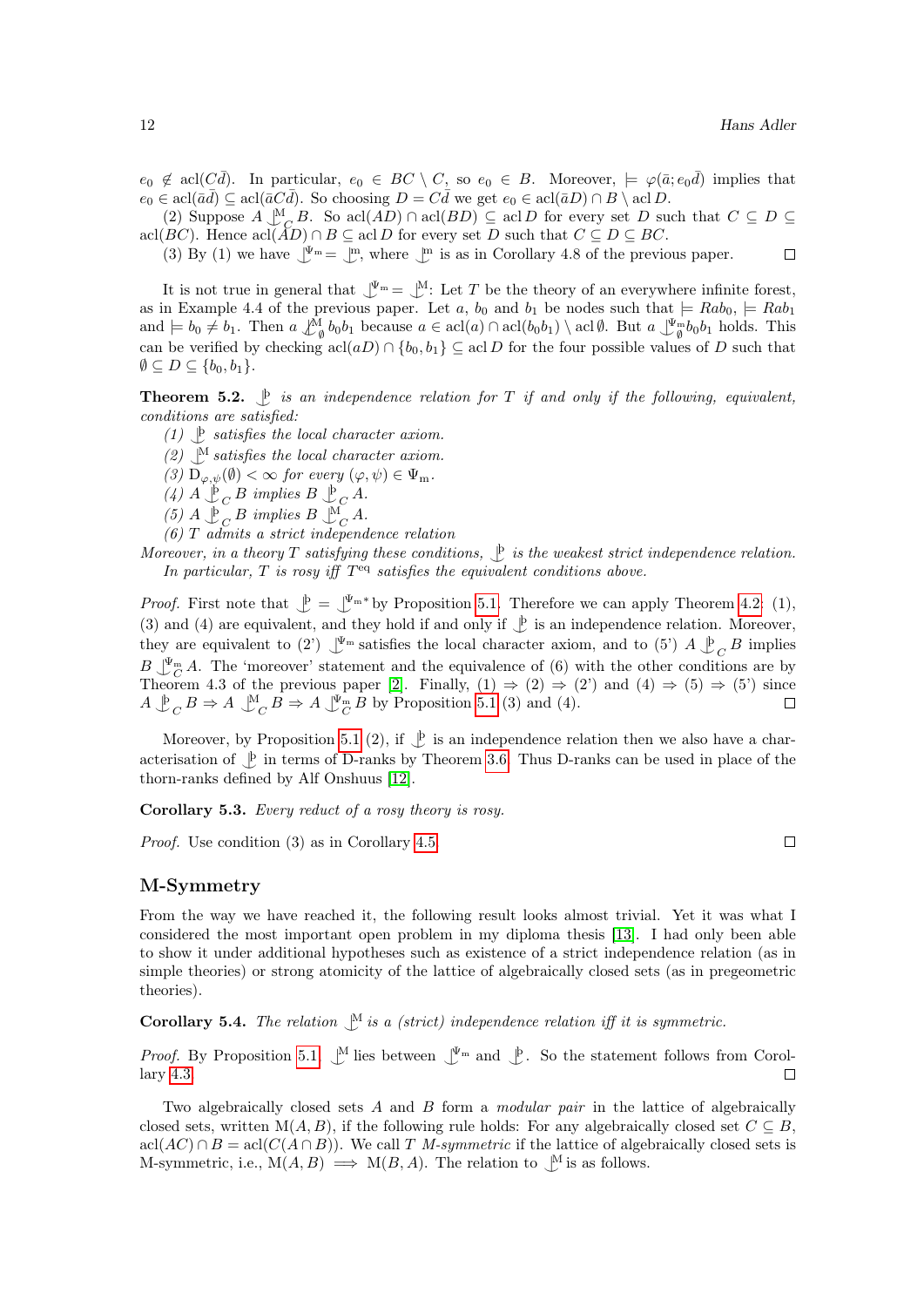**Remark 5.5.** M $(A, B) \iff A \bigcup_{A \cap B}^M B$ .  $\bigcup_{A}^M$  is symmetric iff the lattice of algebraically closed sets is M-symmetric.

A well-known example due to Wilfrid Hodges for a 1-based stable theory with a reduct which is not 1-based shows that M-symmetry is not preserved under taking reducts either[\[14\]](#page-13-2).

**Example 5.6.** (Symmetry of  $\bigcup^M$  is not preserved under reducts)

Let  $T_0$  be the theory, in the signature of one unary function f, which states the following: there is at least one element; for every element b there are infinitely many elements a such that  $f(a) = b$ ; and  $f$  has no periodic points. Note that  $T$  is complete.

Let T be the theory extending  $T_0$ , in the signature consisting of f and a binary relation E, stating that  $\forall xy (Exy \leftrightarrow f(x) = y \lor f(y) = x)$ . Then  $A \bigcup_{C}^{M} B \iff \text{acl}(AC) \cap \text{acl}(BC) = \text{acl}(C)$ , so  $\mathcal{M}$  is clearly symmetric. (Indeed, the lattice of algebraically closed sets is even modular.) Yet the theory of an everywhere infinite forest (Example 4.4 in the previous paper), for which  $\mathcal{N}$  is not symmetric, is a reduct of T.

Question 5.7. Is every stable theory the reduct of a stable M-symmetric theory?

## Acknowledgments

I thank Enrique Casanovas, Nina Frohn, Immanuel Halupczok, Markus Junker, Herwig Nübling, Anand Pillay, Jan-Christoph Puchta, Frank O. Wagner, Mark Weyer and Martin Ziegler for comments and discussions that helped me improve my thesis and this paper. I prepared the final version while I was a guest at the Institut de Matemática de la Universitat de Barcelona and supported by the European Commission's Research Training Network MRTN-CT-2004-512234 (MODNET).

Preprint of an article submitted for consideration in Journal of Mathematical Logic, © 2007 World Scientific Publishing Company & Singapore University Press, [http://www.worldscinet.com/jml/jml.shtml.](http://www.worldscinet.com/jml/jml.shtml)

#### References

- <span id="page-12-0"></span>[1] H. Adler, Explanation of Independence, Dissertation, Albert-Ludwigs-Universität Freiburg im Breisgau, [arXiv:math.LO/0511616 v1](http://www.arxiv.org/abs/math.LO/0511616) (2005).
- <span id="page-12-1"></span>[2] H. Adler, A geometric introduction to forking and thorn-forking, submitted.
- <span id="page-12-2"></span>[3] M. Stern, Semimodular Lattices (Cambridge University Press, 1999).
- <span id="page-12-3"></span>[4] F. Maeda and S. Maeda, *Theory of Symmetric Lattices* (Springer, Berlin, 1970).
- <span id="page-12-4"></span>[5] L. A. Skornyakov, Complemented Modular Lattices and Regular Rings (Oliver and Boyd, Edinburgh, 1964).
- <span id="page-12-5"></span>[6] E. Casanovas, Some remarks on indiscernible sequences, Math. Logic Q. 49 (2003) 475–478.
- <span id="page-12-6"></span>[7] B. Kim, Forking in Simple Unstable Theories, J. London Math. Soc. 57 (1998) 257–267.
- <span id="page-12-7"></span>[8] I. Ben-Yaacov, Simplicity in compact abstract theories, J. Math. Log. 3 (2003) 163–191.
- <span id="page-12-8"></span>[9] I. Ben-Yaacov, Thickness, and a categoric view of type-space functors, Fund. Math. 179 (2003) 199–224.
- <span id="page-12-10"></span>[10] S. Shelah, Classification Theory and the Number of Non-Isomorphic Models (North-Holland, Amsterdam, 1978).
- <span id="page-12-9"></span>[11] E. Casanovas, The number of types in simple theories, Ann. Pure Appl. Logic 98 (1999) 69–86.